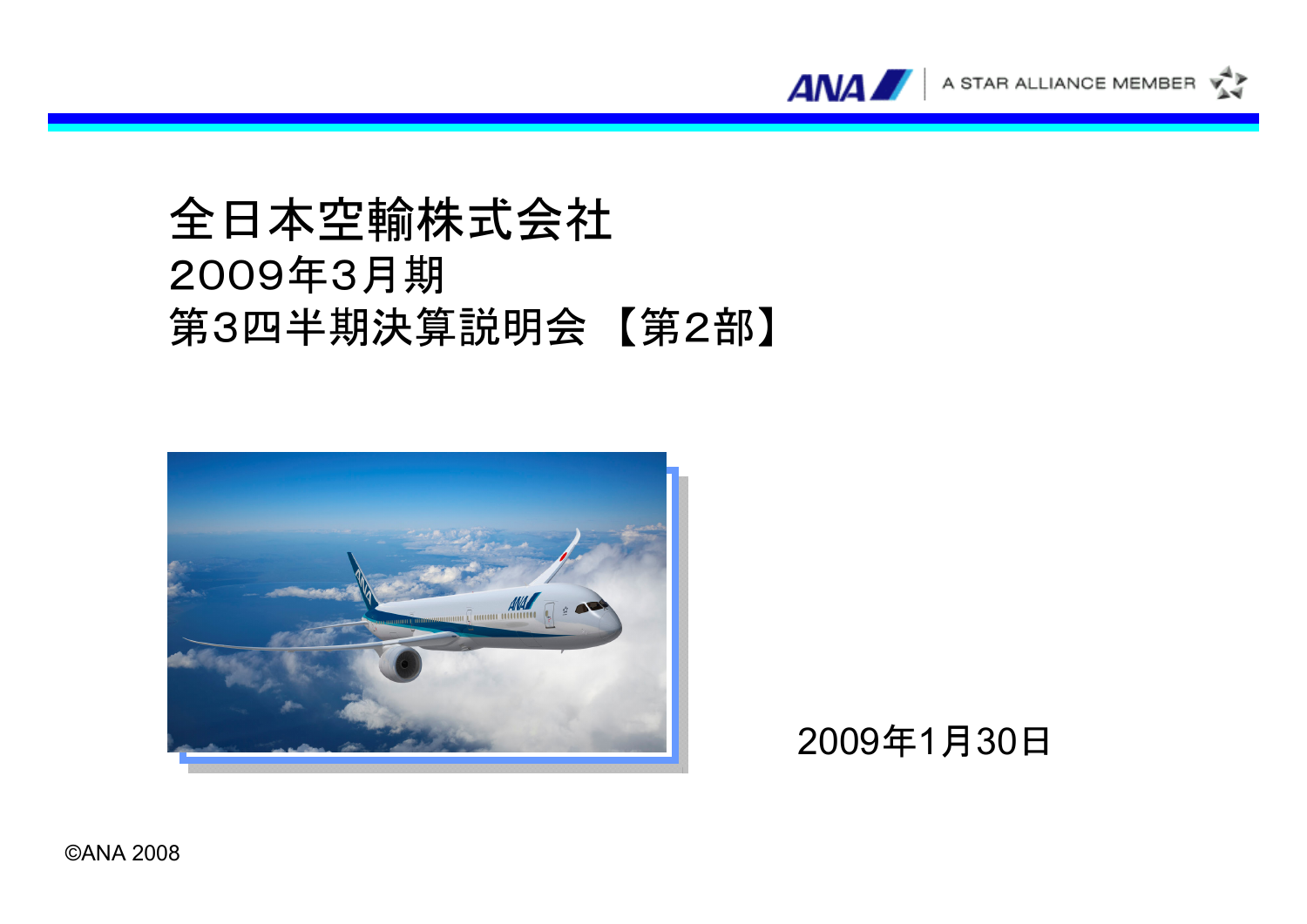目 次



| Ⅰ.2009年3月期第3四半期決算概要<br>(1)連結決算概要<br>(2)セグメント別実績                          | Financial Results FY08 3Q<br><b>Consolidated Financial Summary</b><br><b>Results by Segment</b>                                                                    | $P.3 - 6$   |
|--------------------------------------------------------------------------|--------------------------------------------------------------------------------------------------------------------------------------------------------------------|-------------|
| Ⅱ. 航空運送事業<br>(1)航空運送事業<br>(2)収入·費用増減要因<br>(3)旅客事業 (国内旅客·国際旅客)<br>(4)貨物事業 | Air Transportation<br><b>Air Transportation Overall</b><br>Breakdown of revenue and cost deviation<br><i>Passenger Operations (Dom./Int'l)</i><br>Cargo Operations | $P.7 - 14$  |
| Ⅲ. 燃料・為替ヘッジ                                                              | <b>Fuel and Currency Hedging</b>                                                                                                                                   | P.15        |
| <b>Ⅳ. 通期業績見通し</b>                                                        | Outlook for FY08                                                                                                                                                   | $P.17 - 26$ |

Ⅴ.補足資料 P.27-31 *Supplementary Reference*

当資料は、弊社の現在の計画、見積り、戦略、確信に基づく見通しについての記述がありますが、歴史的な事実でないものは、全て将 来の業績に関わる見通しです。これらは現在入手可能な情報から得られた弊社の判断及び仮説に基づいています。弊社の主要事業で ある航空運送事業には、空港使用料、燃料費等、弊社の経営努力では管理不可能な公的負担コストが伴います。また、弊社が事業活 動を行っている市場は状況変化が激しく、技術、需要、価格、経済環境の動向、外国為替レートの変動、その他多くの要因により急激な 変化が発生する可能性があります。これらのリスクと不確実性のために、将来における弊社の業績は当資料に記述された内容と大きく 異なる可能性があります。従って、弊社が設定した目標は、全て実現することを保証しているものではありません。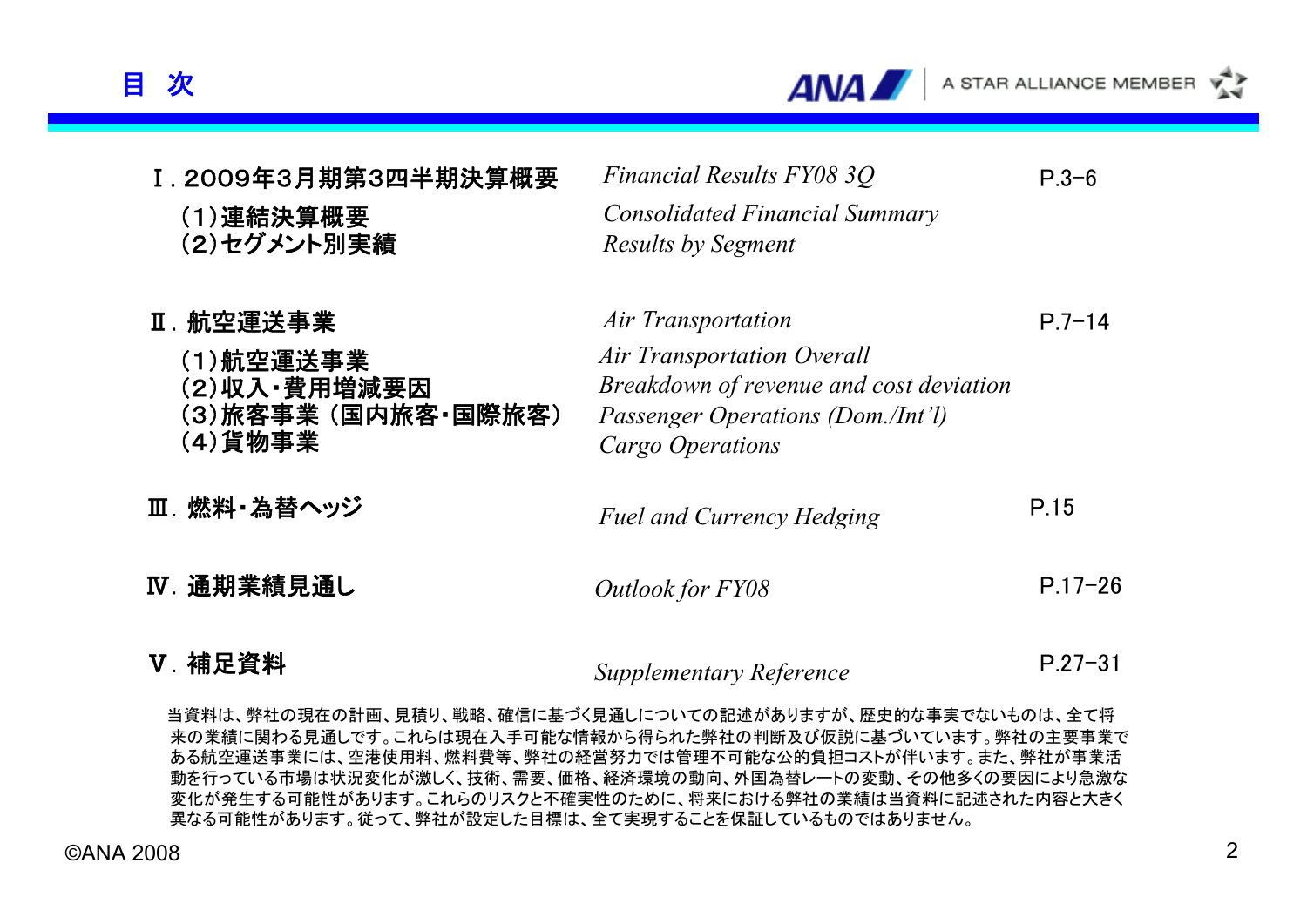



| (1)連結決算概要<br><b>Consolidated Financial Summary</b> |
|----------------------------------------------------|
|                                                    |

◇経営成績 *Income Statements*

|                                           | 前年同期<br>1-3Q/2007 | 第3四半期累計<br>1-3Q/2008 | 増 減<br>Change     | 第3四半期<br>3Q/2008 | 増 減<br><b>Change</b> |
|-------------------------------------------|-------------------|----------------------|-------------------|------------------|----------------------|
| 営業収入<br><b>Operating Revenues</b>         | 11,415            | 11,074               | $\triangle$ 341   | 3.540            | $\triangle$ 241      |
| 営業費用<br><b>Operating Expenses</b>         | 10,475            | 10,670               | $+195$            | 3.635            | $+122$               |
| 営業利益 Operating Income                     | 939               | 403                  | $\Delta$ 536      | $\triangle$ 95   | $\triangle$ 364      |
| 営業利益率 Op. Margin (%)                      | 8.2               | 3.6                  | $\triangle$ 4.6   | $\triangle$ 2.7  | $\triangle$ 9.8      |
| 営業外損益<br>Non-Op. Gains/Losses             | $\Delta$ 151      | $\Delta$ 175         | $\triangle$ 23    | $\triangle$ 72   | $\triangle$ 23       |
| 経常利益<br>Recurring Income                  | 787               | 227                  | $\triangle$ 560   | $\Delta$ 167     | $\triangle$ 387      |
| 特別損益<br><b>Extraordinary Gains/Losses</b> | 1,118             | $\triangle$ 32       | $\Delta$ 1.151    | $\triangle$ 24   | $\triangle$ 22       |
| 当期純利益<br>Net Income                       | 1,179             | 94                   | $\triangle$ 1,085 | $\Delta$ 126     | $\triangle$ 251      |
|                                           |                   |                      |                   |                  |                      |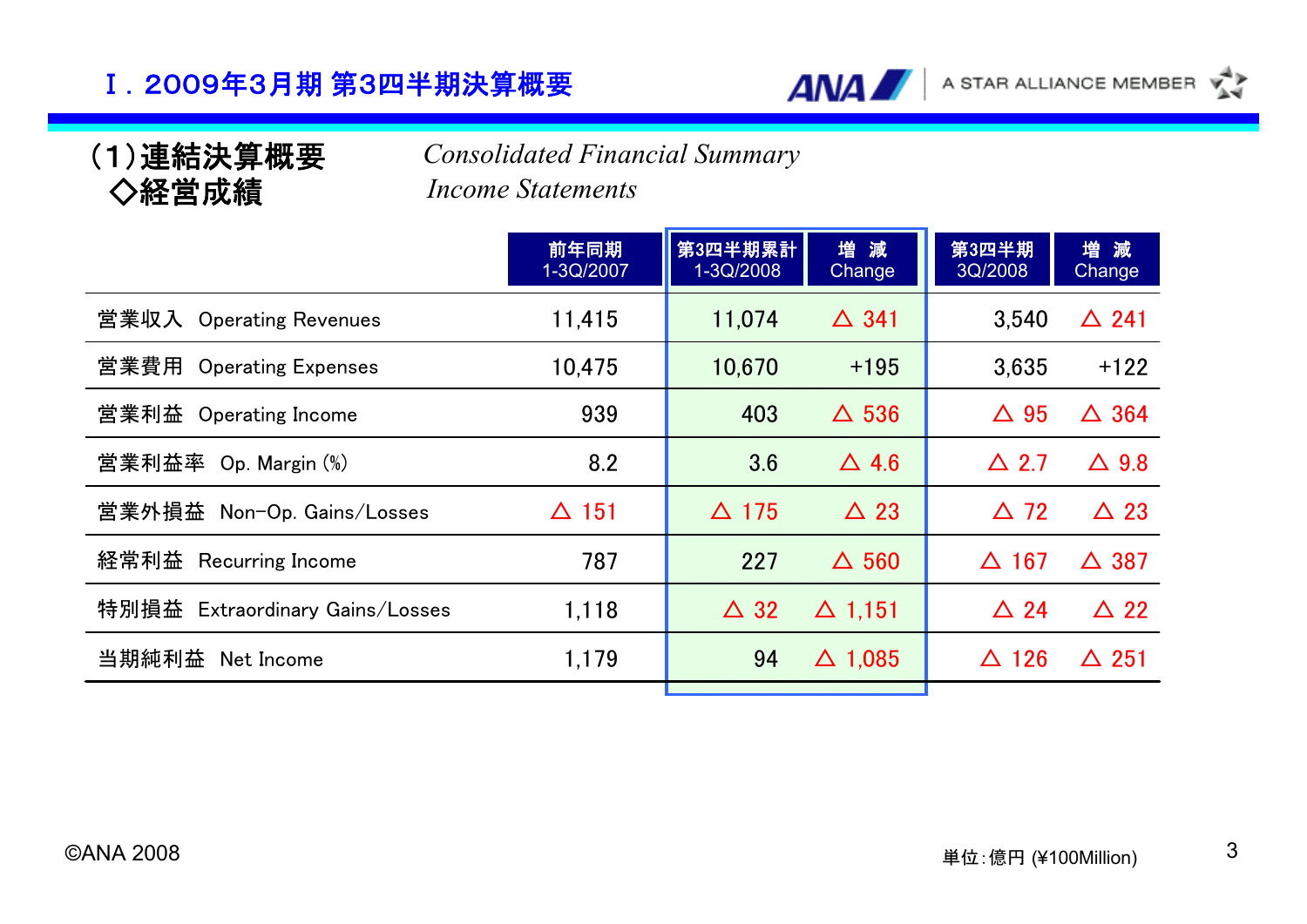

### ◇財政状態 *Consolidated Balance Sheets*

|                                          | 前年度末<br>Mar 31, 2008 | 第3四半期末<br>Dec 31, 2008 | 増減<br>Change    |
|------------------------------------------|----------------------|------------------------|-----------------|
| 総資産 Assets                               | 17,833               | 17,875                 | $+41$           |
| 自己資本 Shareholders' Equity                | 4,529                | 3,211                  | $\Delta$ 1,318  |
| 自己資本比率 Ratio of Shareholders' Equity (%) | 25.4                 | 18.0                   | $\triangle$ 7.4 |
| 有利子負債残高<br><b>Interest Bearing Debts</b> | 7,678                | 8,353                  | $+674$          |
| D/Eレシオ (倍) Debt/Equity Ratio (times)     | 1.7                  | 2.6                    | $+0.9$          |

注記:オフバランスリース債務額2,047億円(前期末2,294億円)を含むD/Eレシオは3.2倍(前期2.2倍)となります。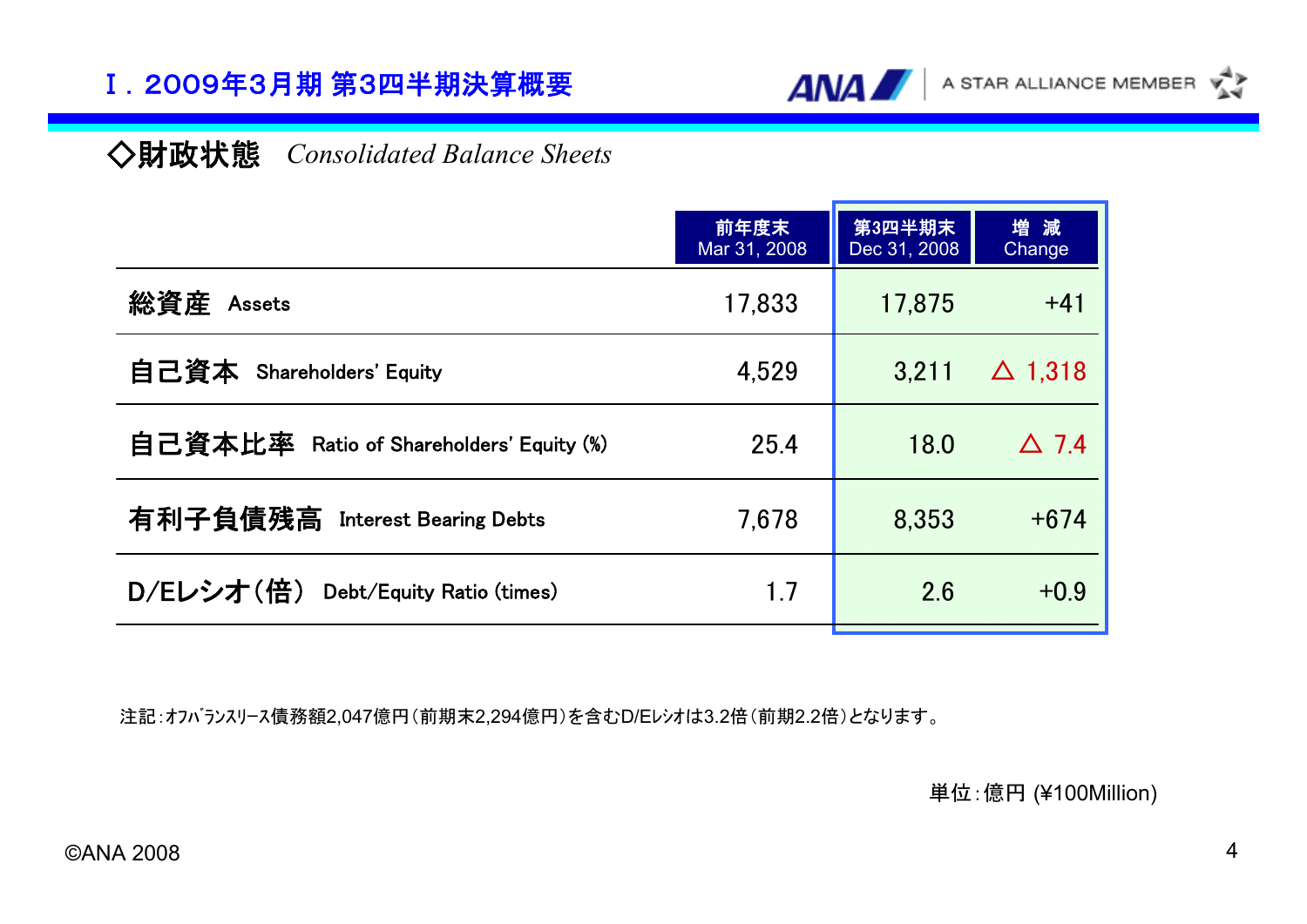

◇連結キャッシュフロー概要 *Consolidated Summary of Cash Flow*

|                                            | 前年同期<br>1-3Q/2007 | 第3四半期累計<br>1-3Q/2008 | 増 減<br>Change     |
|--------------------------------------------|-------------------|----------------------|-------------------|
| 営業キャッシュフロー                                 |                   |                      |                   |
| <b>Cash Flow from Operating Activities</b> | 1,415             | $\Delta$ 14          | $\triangle$ 1,429 |
| 投資キャッシュフロー                                 |                   |                      |                   |
| <b>Cash Flow from Investing Activities</b> | 1,007             | $\triangle$ 882      | $\Delta$ 1,889    |
| 財務キャッシュフロー                                 |                   |                      |                   |
| <b>Cash Flow from Financing Activities</b> | $\triangle$ 1,047 | 568                  | 1,616             |
| 現金及び現金同等物の増減額                              |                   | $\triangle$ 330      |                   |
| Net Increase or Decrease                   | 1,371             |                      | $\triangle$ 1,702 |
| 現金及び現金同等物の期首残高                             | 1,722             | 1,799                |                   |
| Cash and Cash Equivalent at the beginning  |                   |                      | $\triangle$ 330   |
| 現金及び現金同等物の期末残高                             | 3,093             | 1,468                |                   |
| Cash and Cash Equivalent at the end        |                   |                      |                   |
| 減価償却費                                      | 701               | 835                  | 133               |
| <b>Depreciation and Amortization</b>       |                   |                      |                   |
| 設備投資額                                      | 1,873             | 1,064                | $\triangle$ 809   |
| <b>Capital Expenditures</b>                |                   |                      |                   |
|                                            |                   |                      |                   |
| <b>EBITDA</b>                              | 1,641             | 1,238                | $\triangle$ 402   |
| EBITDAマージン EBITDA Margin(%)                | 14.4              | 11.2                 | $\triangle$ 3.2   |
|                                            |                   |                      |                   |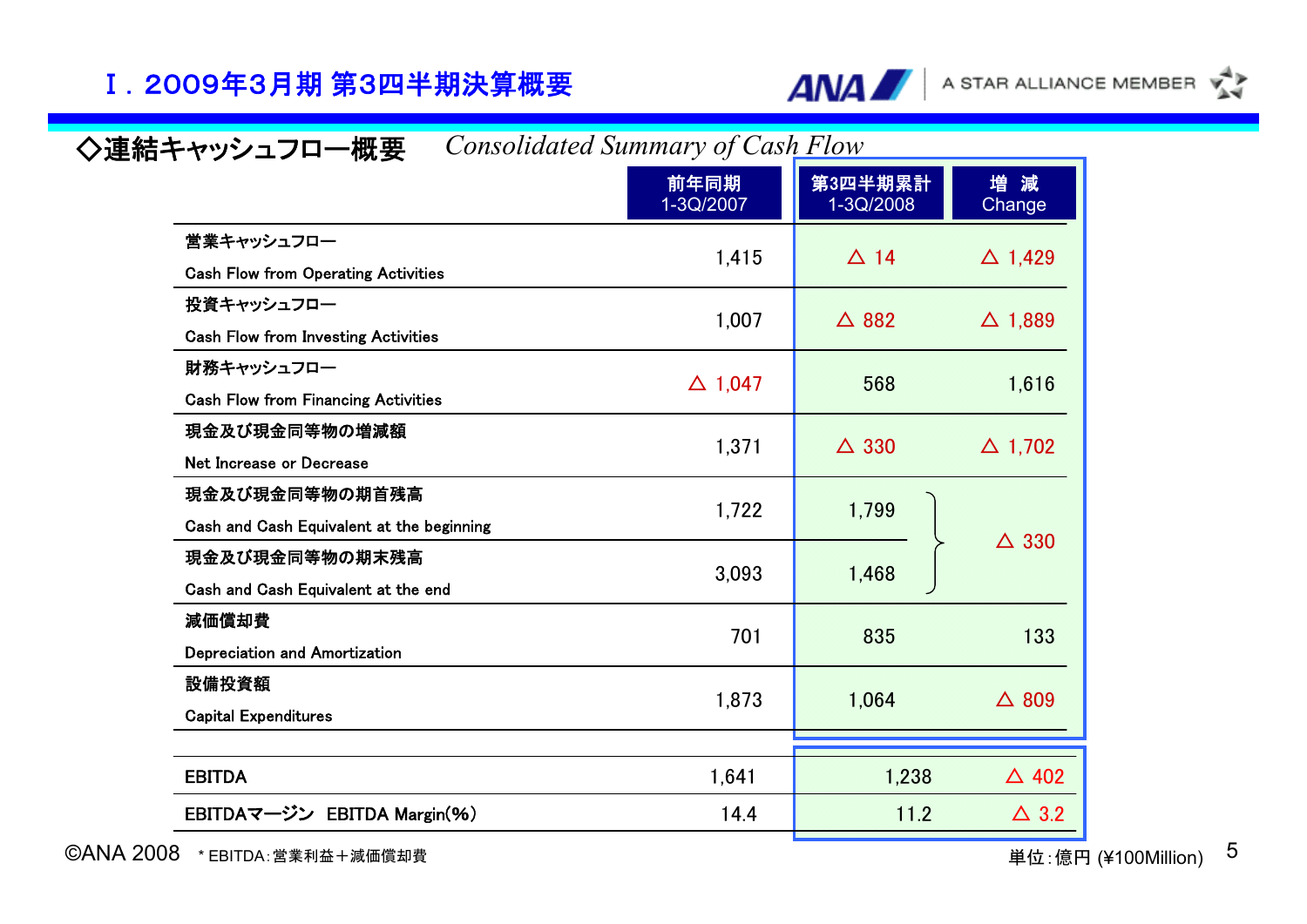

(2)セグメント別実績 *Results by Segment*

|                            | 売上高<br>Revenues   |                          |                  |                  |                      | 営業利益 Operating Income |                          |                  |                  |                      |
|----------------------------|-------------------|--------------------------|------------------|------------------|----------------------|-----------------------|--------------------------|------------------|------------------|----------------------|
|                            | 前年同期<br>1-3Q/2007 | 第3四半期<br>累計<br>1-3Q/2008 | 増<br>減<br>Change | 第3四半期<br>3Q/2008 | 増 減<br><b>Change</b> | 前年同期<br>$1 - 3Q/2007$ | 第3四半期<br>累計<br>1-3Q/2008 | 増<br>減<br>Change | 第3四半期<br>3Q/2008 | 増 減<br><b>Change</b> |
| 航空運送<br>Air Transportation | 9,972             | 9,782                    | $\triangle$ 190  | 3,113            | $\triangle$ 198      | 873                   | 376                      | $\triangle$ 496  | $\triangle$ 105  | $\triangle$ 351      |
| 旅行<br><b>Travel</b>        | 1,654             | 1,480                    | $\triangle$ 173  | 455              | $\triangle$ 59       | 24                    | 3                        | $\triangle$ 20   | $\mathbf 0$      | $\triangle$ 4        |
| その他<br><b>Others</b>       | 1,467             | 1,130                    | $\triangle$ 337  | 381              | $\Delta$ 111         | 46                    | 23                       | $\triangle$ 22   | 11               | $\triangle$ 8        |
| 消去<br><b>Eliminations</b>  | $\triangle$ 1,679 | $\Delta$ 1,319           | 360              | $\triangle$ 410  | 127                  | $\triangle$ 4         | $\Delta 0$               | $\overline{3}$   | $\triangle$ 2    | $\mathbf 0$          |
| 合計(連結)<br>Total            | 11,415            | 11,074                   | $\triangle$ 341  | 3,540            | $\triangle$ 241      | 939                   | 403                      | $\triangle$ 536  | $\triangle$ 95   | $\triangle$ 364      |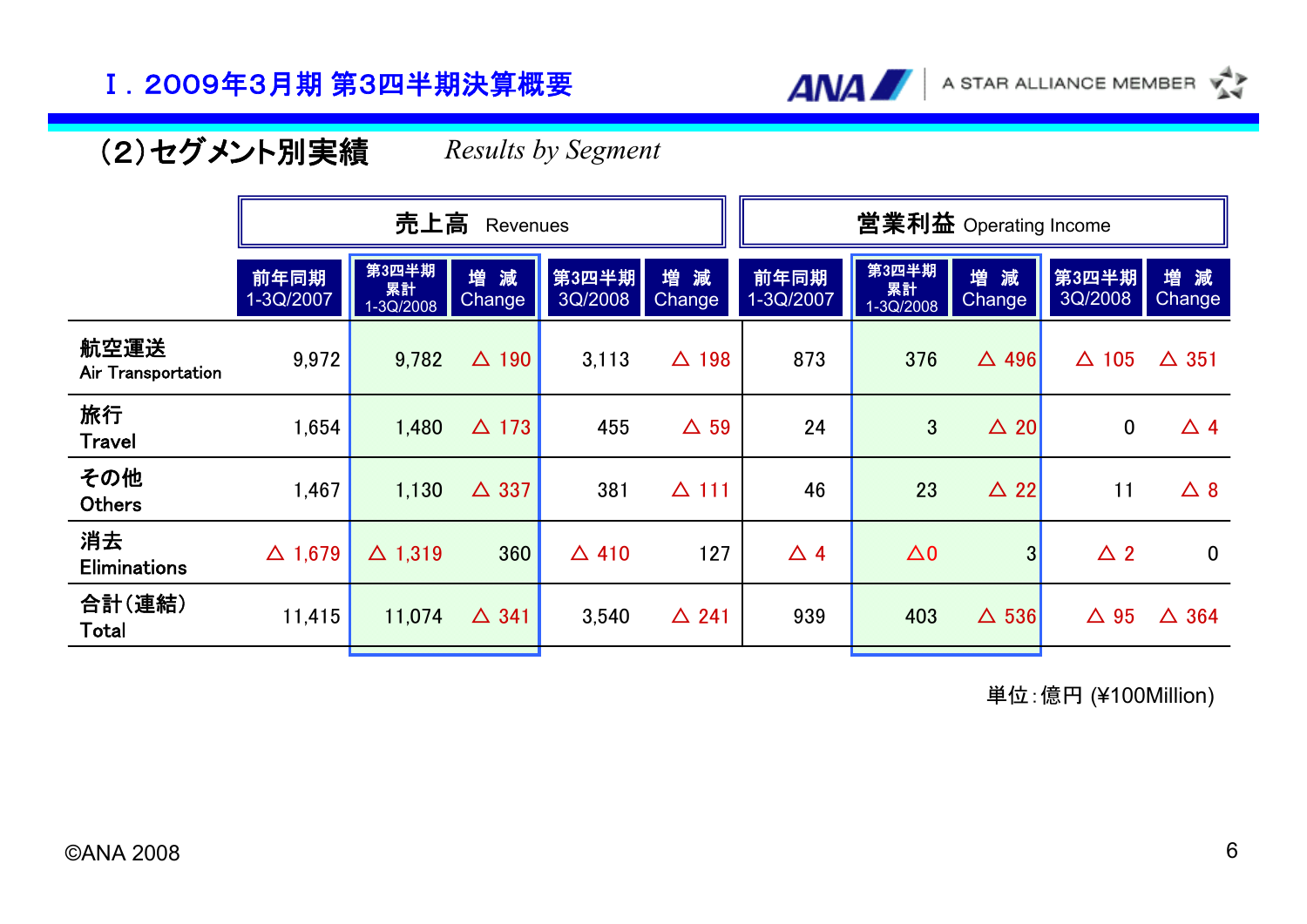ANA A STAR ALLIANCE MEMBER

### (1)航空運送事業 *Air Transportation Overall*

|                              |                                     | 前年同期<br>1-3Q/2007 | 第3四半期累計<br>1-3Q/2008 | 増 減<br>Change   | 第3四半期<br>3Q/2008    | 増 減<br>Change   |
|------------------------------|-------------------------------------|-------------------|----------------------|-----------------|---------------------|-----------------|
|                              | 国内線旅客 Domestic Passengers           | 5,690             | 5,494                | $\triangle$ 196 | 1,768               | $\triangle$ 109 |
| 営業収入                         | 国際線旅客 International Passengers      | 2,397             | 2,393                | $\triangle$ 4   | 736                 | $\triangle$ 39  |
| Operating<br>Revenues        | 貨物郵便 Cargo and Mail                 | 866               | 906                  | 39              | 288                 | $\triangle$ 26  |
|                              | その他 Others                          | 1,017             | 988                  | $\triangle$ 28  | 319                 | $\triangle$ 23  |
|                              | 合計 Total                            | 9,972             | 9.782                | $\triangle$ 190 | 3,113               | $\triangle$ 198 |
|                              | 燃油費及び、燃料税 Fuel and Fuel Tax         | 1,955             | 2,412                | 456             | 913                 | 256             |
|                              | 空港使用料 Landing and Navigation Fees   | 803               | 773                  | $\triangle$ 30  | 252                 | $\Delta$ 15     |
|                              | 航空機材賃借費 Aircraft Leasing Fees       | 646               | 452                  | $\triangle$ 193 | 147                 | $\triangle$ 64  |
|                              | 減価償却費 Depreciation and Amortization | 675               | 814                  | 138             | 275                 | 46              |
| 営業費用                         | 整備部品·外注費 Aircraft Maintenance       | 440               | 475                  | 34              | 180                 | 34              |
| Operating<br><b>Expenses</b> | 人件費 Personnel                       | 1,781             | 1,757                | $\triangle$ 23  | 560                 | $\triangle$ 34  |
|                              | 販売手数料 Sales Commission              | 731               | 744                  | 13              | 225                 | $\triangle$ 22  |
|                              | 外部委託費 Contracts                     | 614               | 602                  | $\Delta$ 11     | 199                 | $\Delta$ 10     |
|                              | その他 Others                          | 1,451             | 1,373                | $\triangle$ 78  | 462                 | $\triangle$ 37  |
|                              | 合計 Total                            | 9,099             | 9.405                | 306             | 3,219               | 152             |
| 営業利益                         | 営業利益 Operating Income               | 873               | 376                  | $\triangle$ 496 | $\triangle$ 105     | $\Delta$ 351    |
| ©ANA 2008                    |                                     |                   |                      |                 | 単位:億円 (¥100Million) | 7               |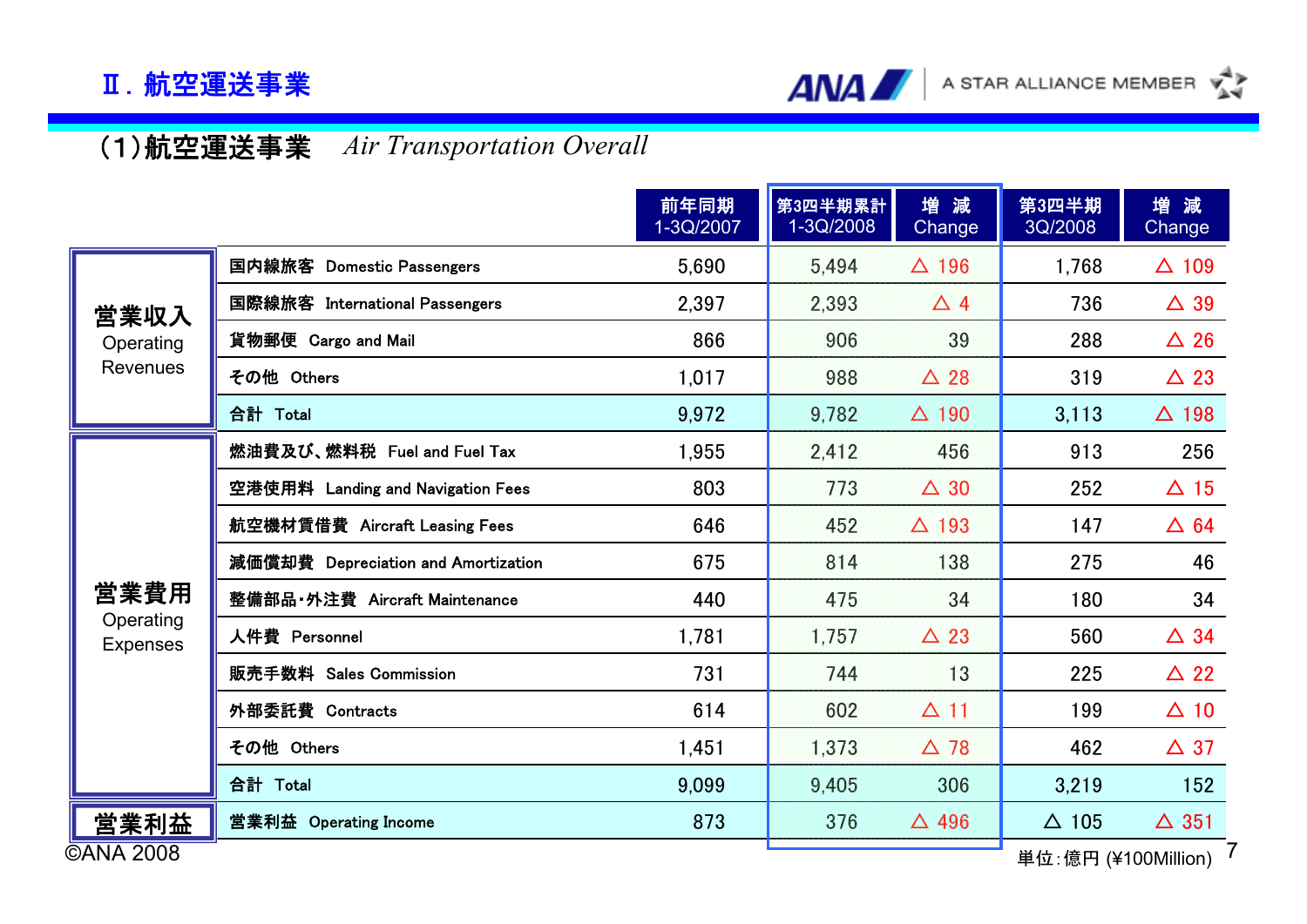

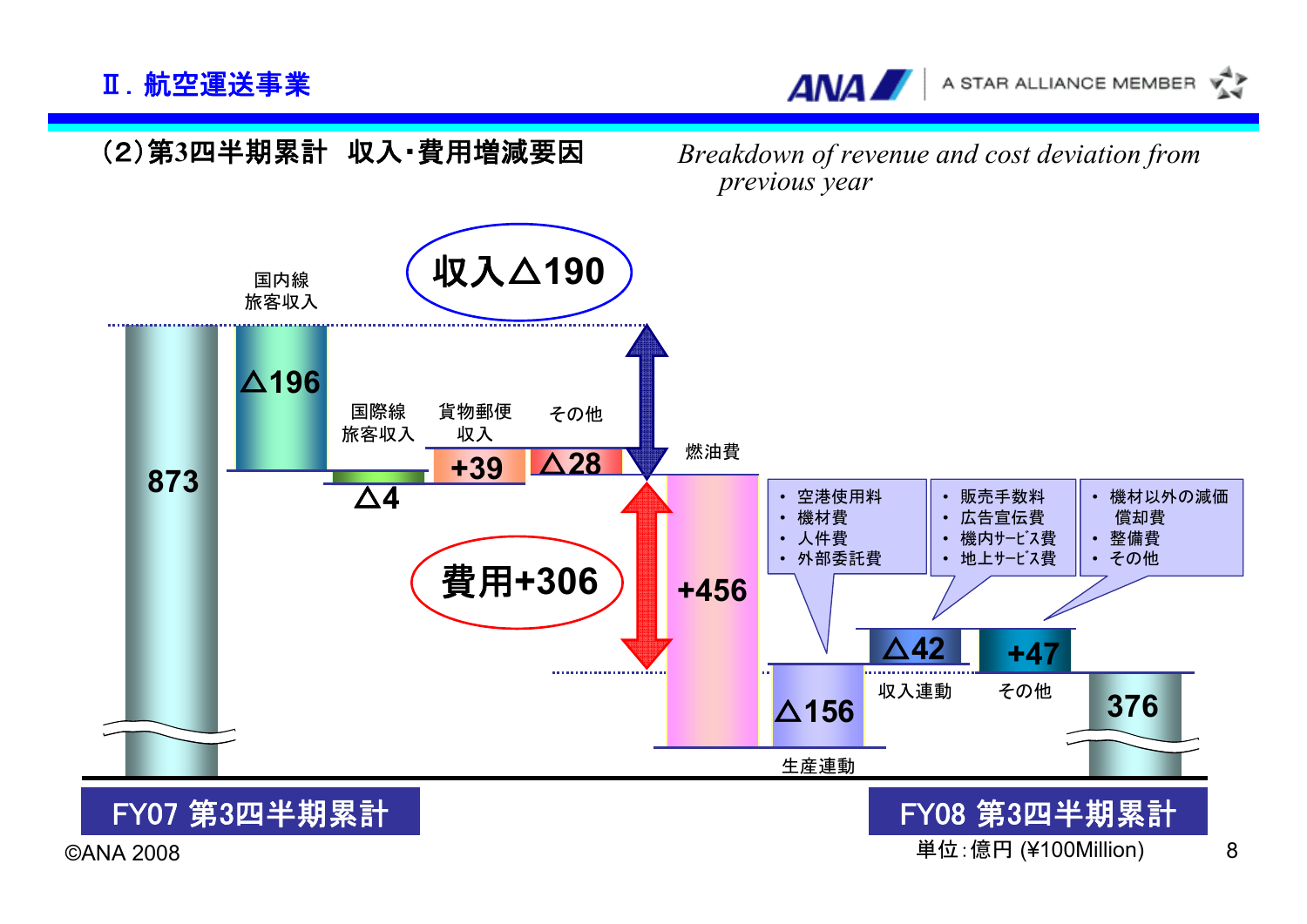

(3)旅客事業 *Passenger Operations* ◇国内旅客 *Domestic Passengers*

|                                  | 前年同期<br>1-3Q/2007 | 第3四半期累計<br>1-3Q/2008 | 前年比<br>% Y/Y | 第3四半期<br>3Q/2008 | 前年比<br>$%$ Y/Y  |  |
|----------------------------------|-------------------|----------------------|--------------|------------------|-----------------|--|
| 旅客数(千人)                          | 34,780            | 33,226               | 95.5         | 10,945           | 93.2            |  |
| Passengers (thousands)           |                   |                      |              |                  |                 |  |
| 座席キロ(百万)                         |                   |                      |              | 14,790           |                 |  |
| Available Seat Km (million)      | 47,387            | 45,243               | 95.5         |                  | 94.3            |  |
| 旅客キロ(百万)                         | 30,414            | 29,153               | 95.9         | 9,611            | 93.8            |  |
| Revenue Passenger Km (million)   |                   |                      |              |                  |                 |  |
| 座席利用率(%)                         | 64.2              | 64.4                 | $+0.2$       | 65.0             | $\triangle$ 0.3 |  |
| Load Factor (%)                  |                   |                      |              |                  |                 |  |
| 旅客収入 (億円)                        |                   |                      |              |                  |                 |  |
| Passenger Revenues (¥100million) | 5,690             | 5,494                | 96.5         | 1,768            | 94.2            |  |
| ユニットレヘ ニュー(円)                    |                   | 12.1                 | 101.1        | 12.0             |                 |  |
| Unit Revenue (¥/ASK)             | 12.0              |                      |              |                  | 99.9            |  |
| イールト (円)                         |                   |                      |              |                  |                 |  |
| Yield (¥/RPK)                    | 18.7              | 18.8                 | 100.7        | 18.4             | 100.4           |  |
| 単価(円)                            |                   |                      |              |                  |                 |  |
| Unit Price (¥)                   | 16,362            | 16,536               | 101.1        | 16,160           | 101.0           |  |
| ©ANA 2008                        |                   |                      |              |                  |                 |  |

©ANA 2008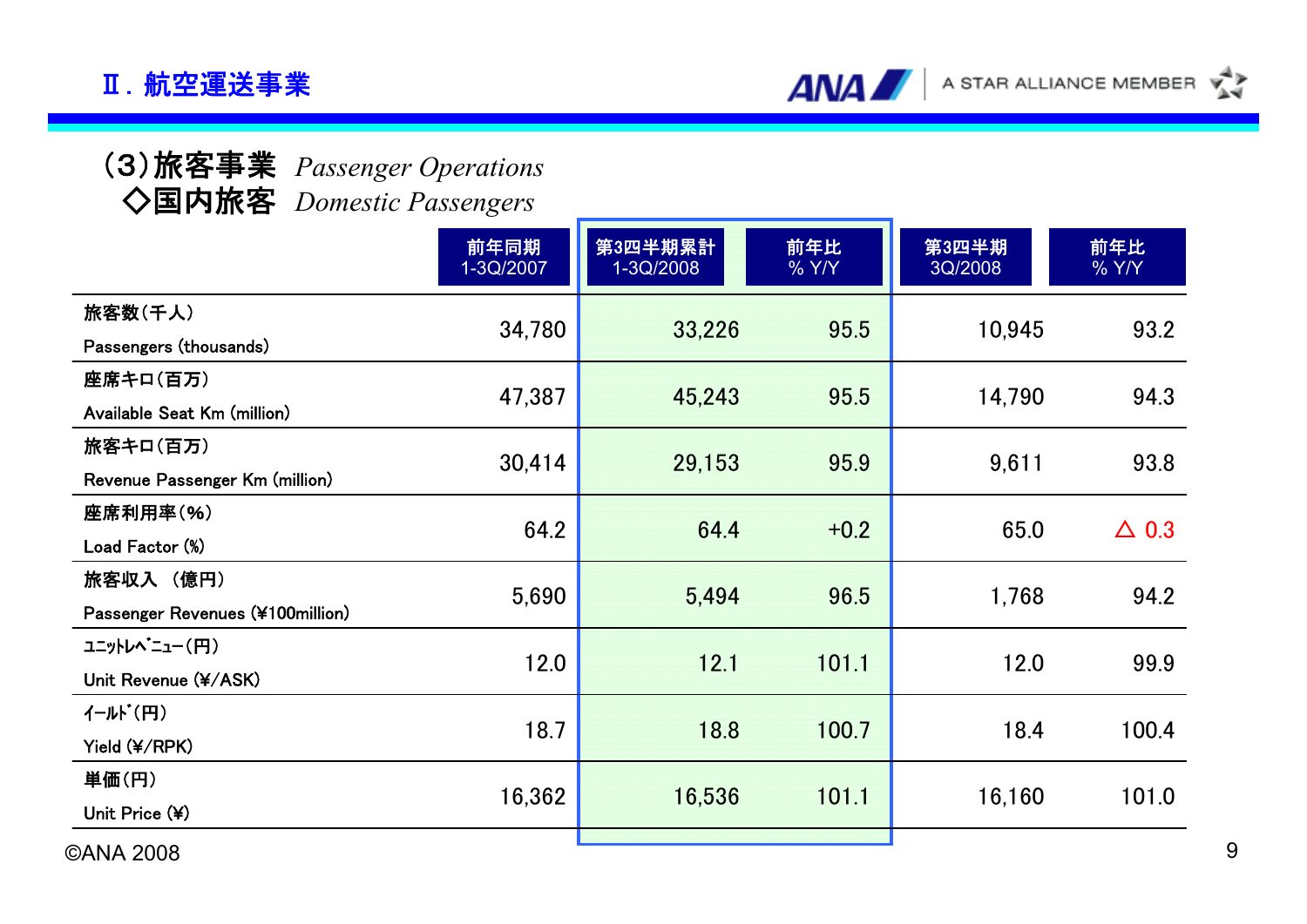

### ◇国内旅客事業動向 *Trends in Domestic Passenger Operations*

### √生産量の縮小規模を上回る、更なる需要の急減

<sup>9</sup>イールドは前年比較で改善。ユニットレベニューも前年並みを確保



#### 第3四半期 トピックス:

©ANA 2008

- ✈ ANA VISA Suicaカードを初めとした、東日本旅客鉄道(株)との提携サービス開始
- ✈ 運輸業界として初めて、環境省より「エコ・ファースト企業」に認定
- ✈(株)スターフライヤーと11月1日より羽田=関西線でコードシェア開始

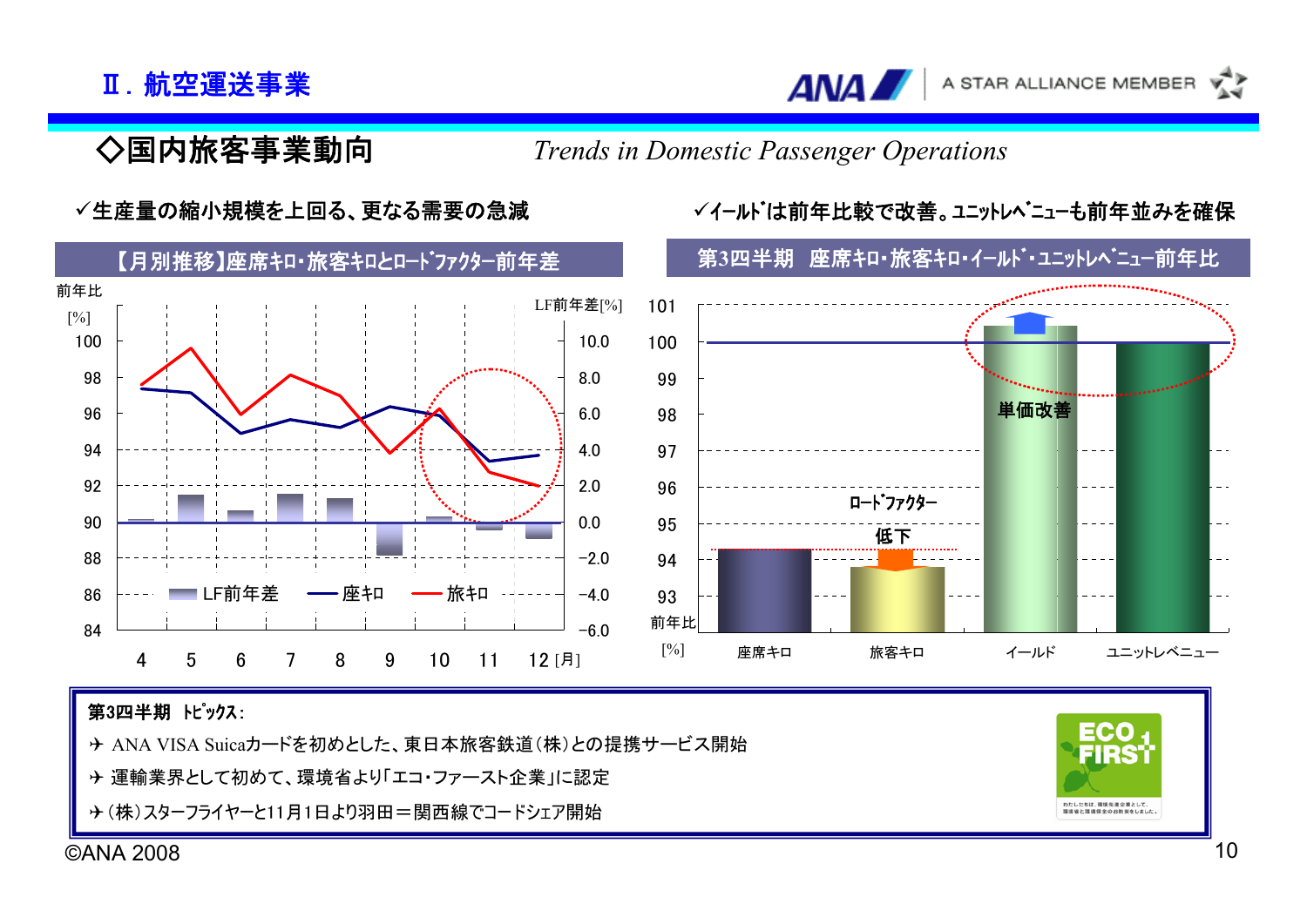

◇国際旅客 *International Passengers*

|                                  | 前年同期<br>1-3Q/2007 | 第3四半期累計<br>1-3Q/2008 | 前年比<br>% Y/Y | 第3四半期<br>3Q/2008 | 前年比<br>$%$ Y/Y |  |
|----------------------------------|-------------------|----------------------|--------------|------------------|----------------|--|
| 旅客数(千人)                          |                   |                      |              |                  | 87.9           |  |
| Passengers (thousands)           | 3,639             | 3,404                | 93.5         | 1,068            |                |  |
| 座席キロ(百万)                         |                   |                      | 100.1        |                  |                |  |
| Available Seat Km (million)      | 21,234            | 21,254               |              | 7,026            | 98.7           |  |
| 旅客キロ(百万)                         | 16,091            | 14,992               | 93.2         | 4,615            | 86.6           |  |
| Revenue Passenger Km (million)   |                   |                      |              |                  |                |  |
| 座席利用率(%)                         | 75.8              | 70.5                 | $\Delta$ 5.3 | 65.7             | $\Delta$ 9.1   |  |
| Load Factor (%)                  |                   |                      |              |                  |                |  |
| 旅客収入 (億円)                        | 2,397             | 2,393                | 99.8         | 736              | 94.9           |  |
| Passenger Revenues (¥100million) |                   |                      |              |                  |                |  |
| ユニットレヘニュー(円)                     | 11.3              |                      |              |                  |                |  |
| Unit Revenue (¥/ASK)             |                   | 11.3<br>99.7         |              | 10.5             | 96.2           |  |
| イールド(円)                          |                   |                      |              |                  |                |  |
| Yield (¥/RPK)                    | 14.9              | 16.0                 | 107.1        | 16.0             | 109.5          |  |
| 単価(円)                            |                   |                      |              |                  |                |  |
| Unit Price (¥)                   | 65,873            | 70,293               | 106.7        | 68,972           | 107.9          |  |
|                                  |                   |                      |              |                  |                |  |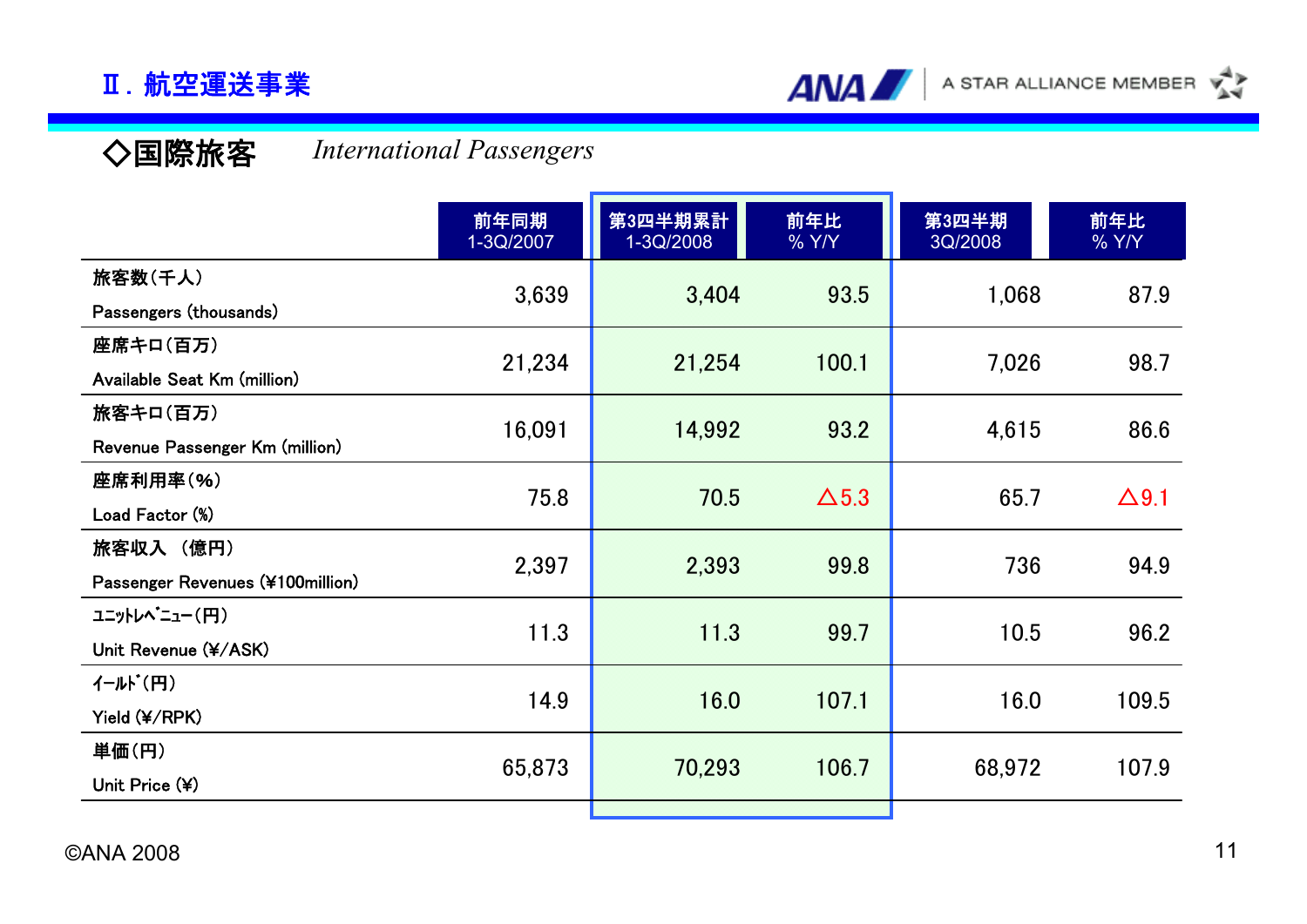ANA A STAR ALLIANCE MEMBER

◇国際旅客事業動向 *Trends in International Passenger Operations*

9日本マーケットの業務渡航需要は、第**3**四半期更に下落

### <sup>9</sup>旅客数は大幅減少したものの、イールドは改善



→燃油特別付加運賃額改定(10月1日発券分より) → TAM航空、ブリュッセル航空がスターアライアンスに加盟

✈アシアナ航空と関西=金浦線、関西=サイパン線でコードシェアを開始(12月1日より) ✈中部=台北路線休止(10月26日より)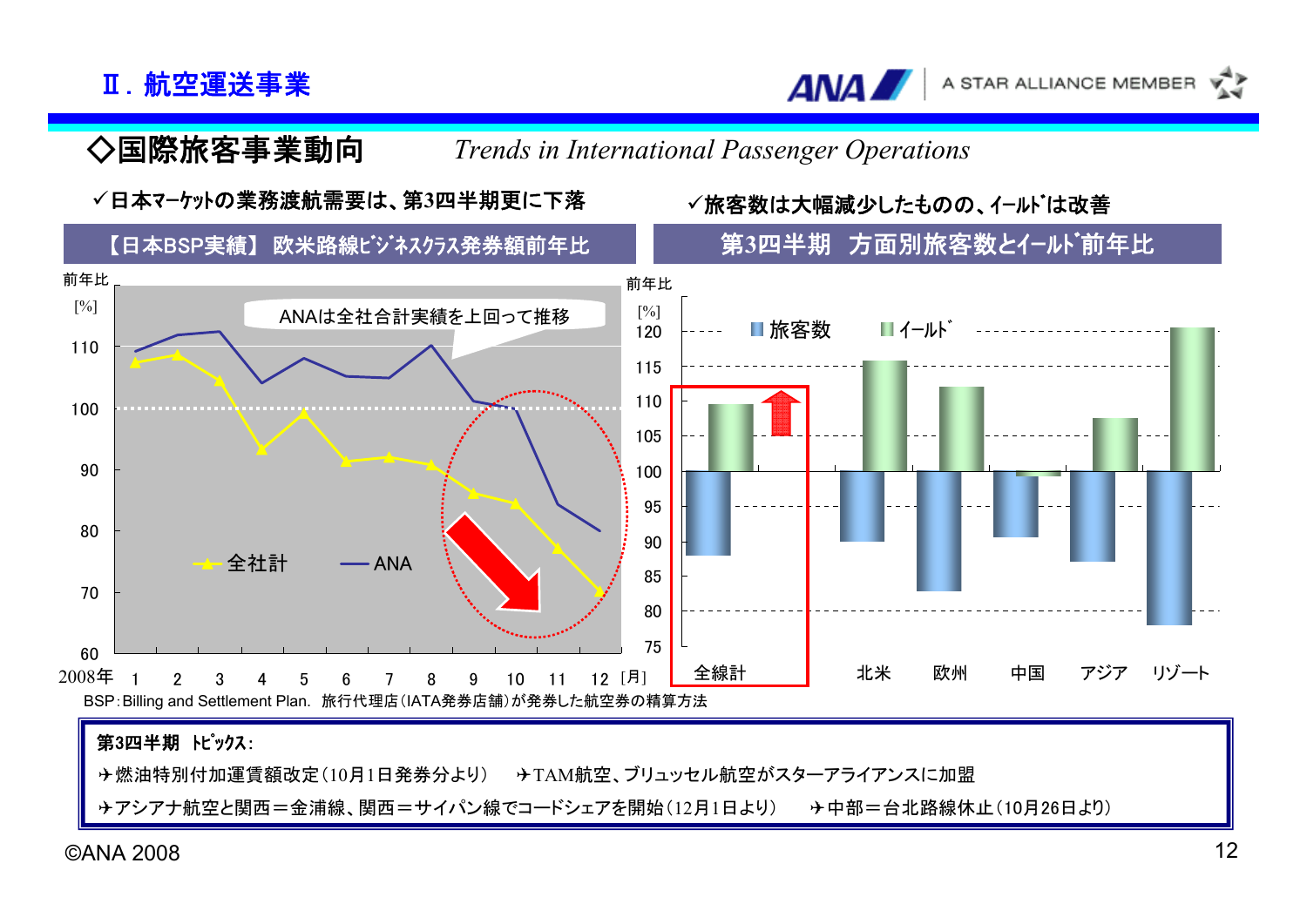

| (4)貨物事業                      | Cargo Operations                             | 前年同期<br>1-3Q/2007 | 第3四半期累計<br>1-3Q/2008 | 前年比<br>% Y/Y | 第3四半期<br>3Q/2008 | 前年比<br>$%$ Y/Y |
|------------------------------|----------------------------------------------|-------------------|----------------------|--------------|------------------|----------------|
|                              | 貨物収入(億円)<br>Cargo Revenues (¥100mil)         | 233               | 255                  | 109.8        | 90               | 109.7          |
| 国内<br>Domestic<br>Cargo      | 貨物輸送重量(トン)<br>Revenue ton (tons)             | 352,542           | 366,533              | 104.0        | 130,871          | 102.9          |
|                              | 貨物輸送量 (千トンキロ)<br>Revenue ton Km (thousands)  | 338,484           | 356,692              | 105.4        | 127,642          | 105.1          |
| 国際<br>International<br>Cargo | 貨物収入(億円)<br>Cargo Revenues (¥100mil)         | 539               | 592                  | 109.8        | 177              | 90.4           |
|                              | 貨物輸送重量(トン)<br>Revenue ton (tons)             | 269,635           | 285,288              | 105.8        | 87,597           | 88.7           |
|                              | 貨物輸送量 (千トンキロ)<br>Revenue ton Km (thousands)  | 1,244,699         | 1,323,335            | 106.3        | 408,216          | 90.3           |
|                              | 貨物収入(億円)<br>Cargo Revenues (¥100mil)         | 154               | 185                  | 119.6        | 58               | 97.2           |
| (参考:内数)<br>フレイター (内際)        | 貨物提供量(千トンキロ)<br>Available Ton Km (thousands) | 510,318           | 562,431              | 110.2        | 195,707          | 103.9          |
| Freighter<br>(Int'l/Dom)     | 貨物輸送重量(トン)<br>Revenue ton (tons)             | 92,684            | 108,904              | 117.5        | 34,511           | 96.6           |
|                              | 貨物輸送量 (千トンキロ)<br>Revenue ton Km (thousands)  | 237,356           | 290,700              | 122.5        | 92,849           | 99.1           |
| <b>©ANA 2008</b>             |                                              |                   |                      |              |                  | 13             |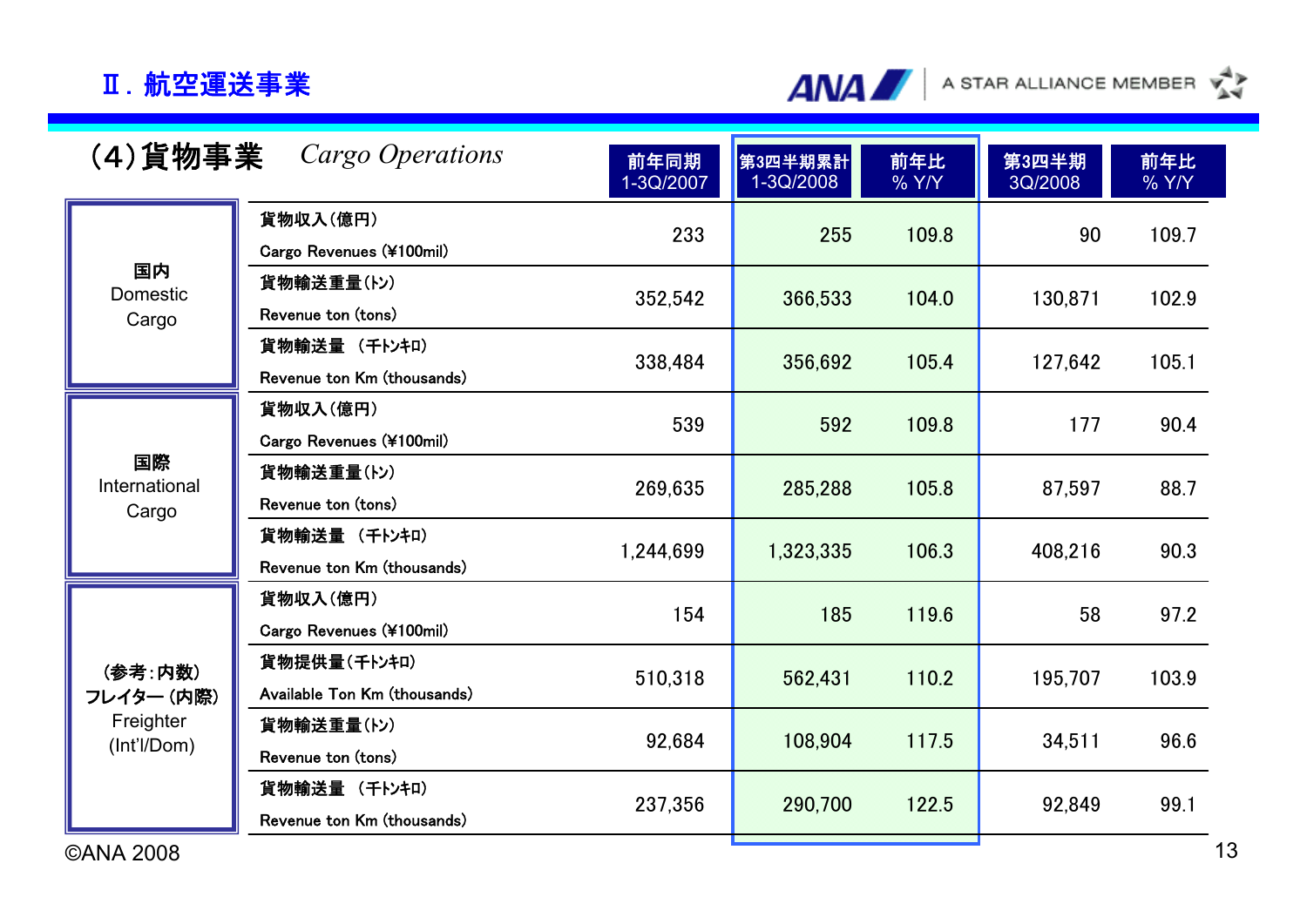ANA A STAR ALLIANCE MEMBER

◇貨物事業動向

*Trends in Cargo Operations*

√景気の急速な悪化により市場全体の輸送量が大幅減

### <sup>9</sup>当社も第**3**四半期で全方面ともに搭載率が下落



#### 第3四半期 トピックス:

✈ 燃油特別付加運賃額改定(10月1日発行分運送状より)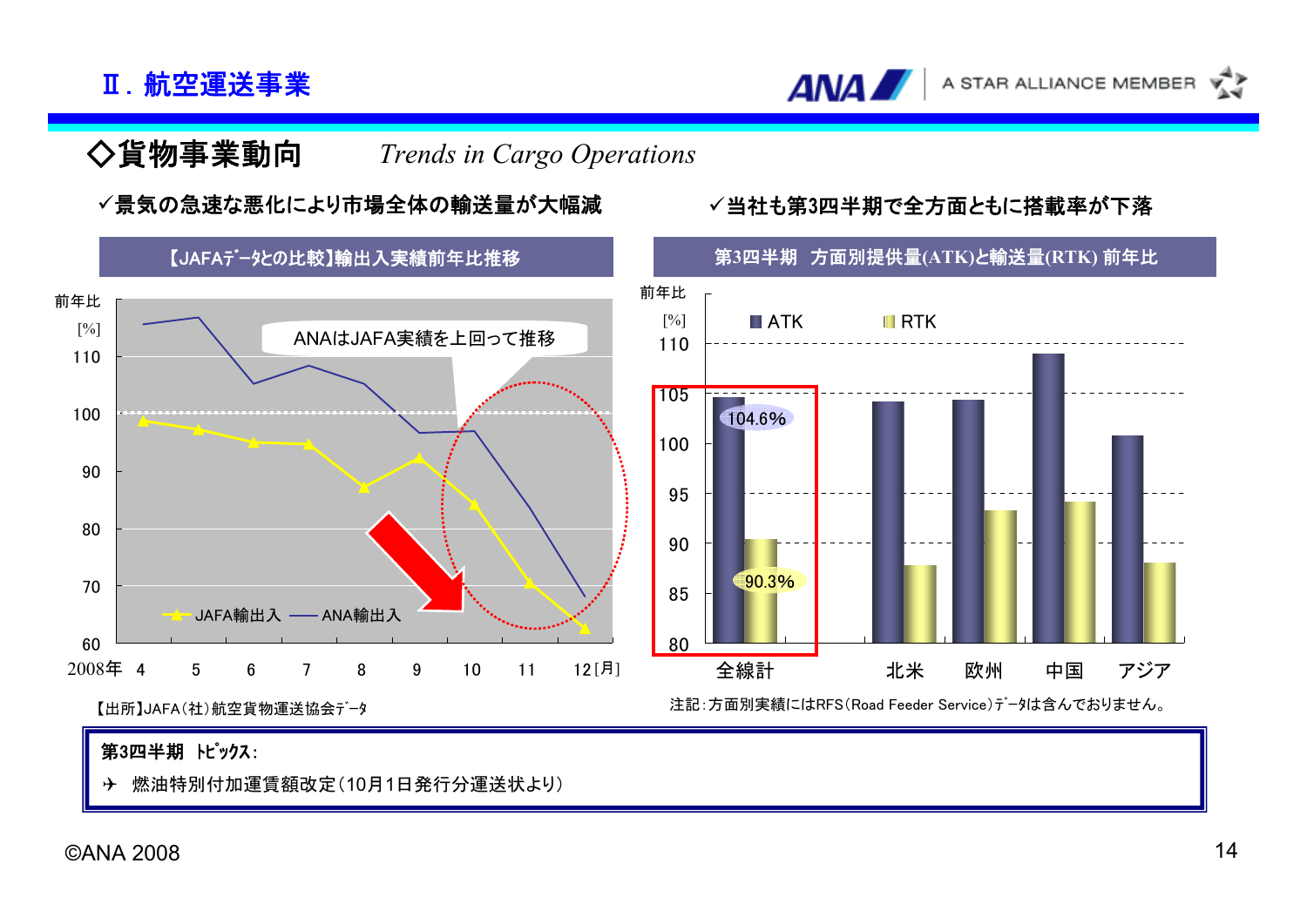



◇燃油・為替ヘッジ *Fuel and Currency Hedging*

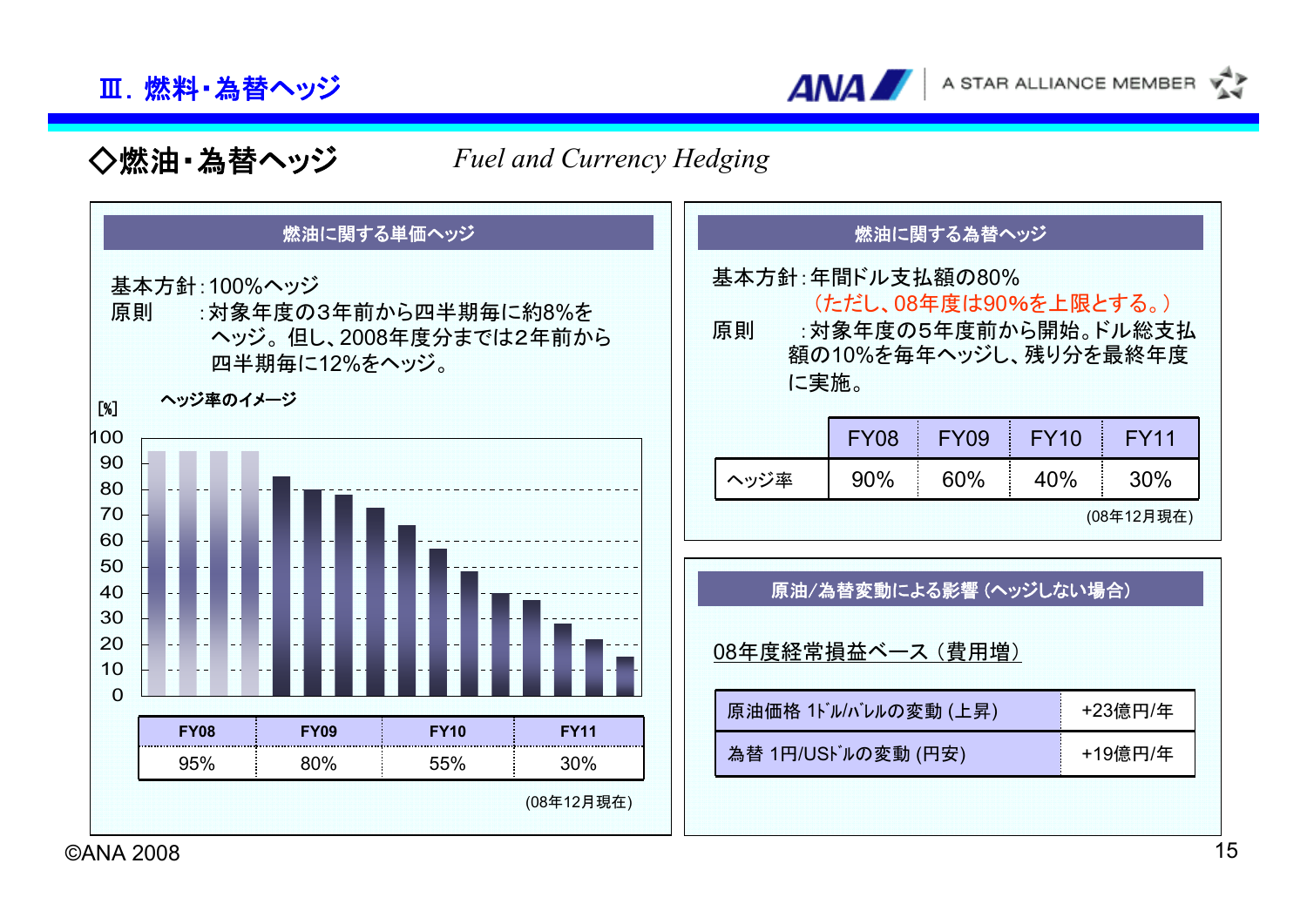

## Intentionally Blank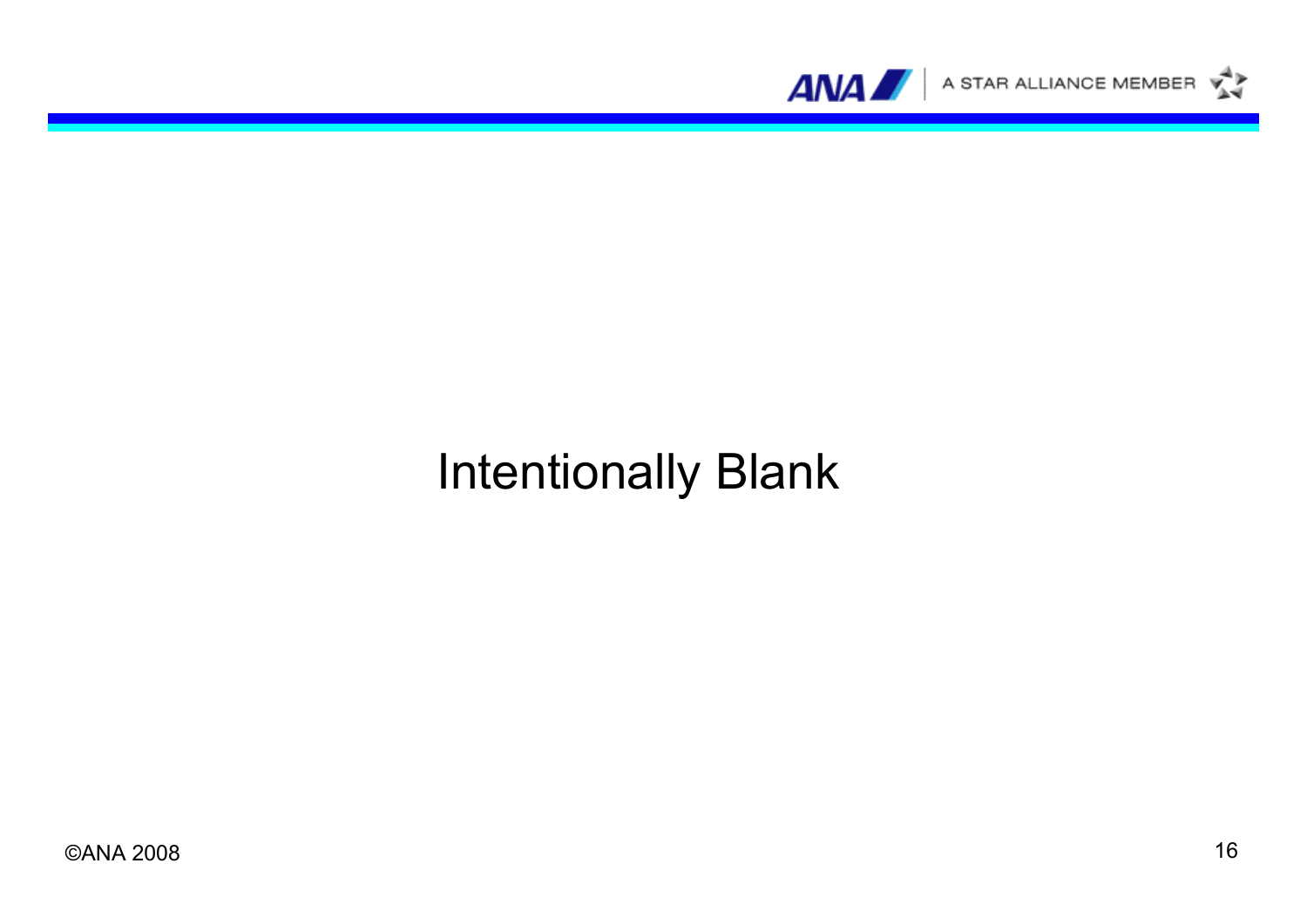

# Ⅳ. 通期業績予想 Outlook for FY08

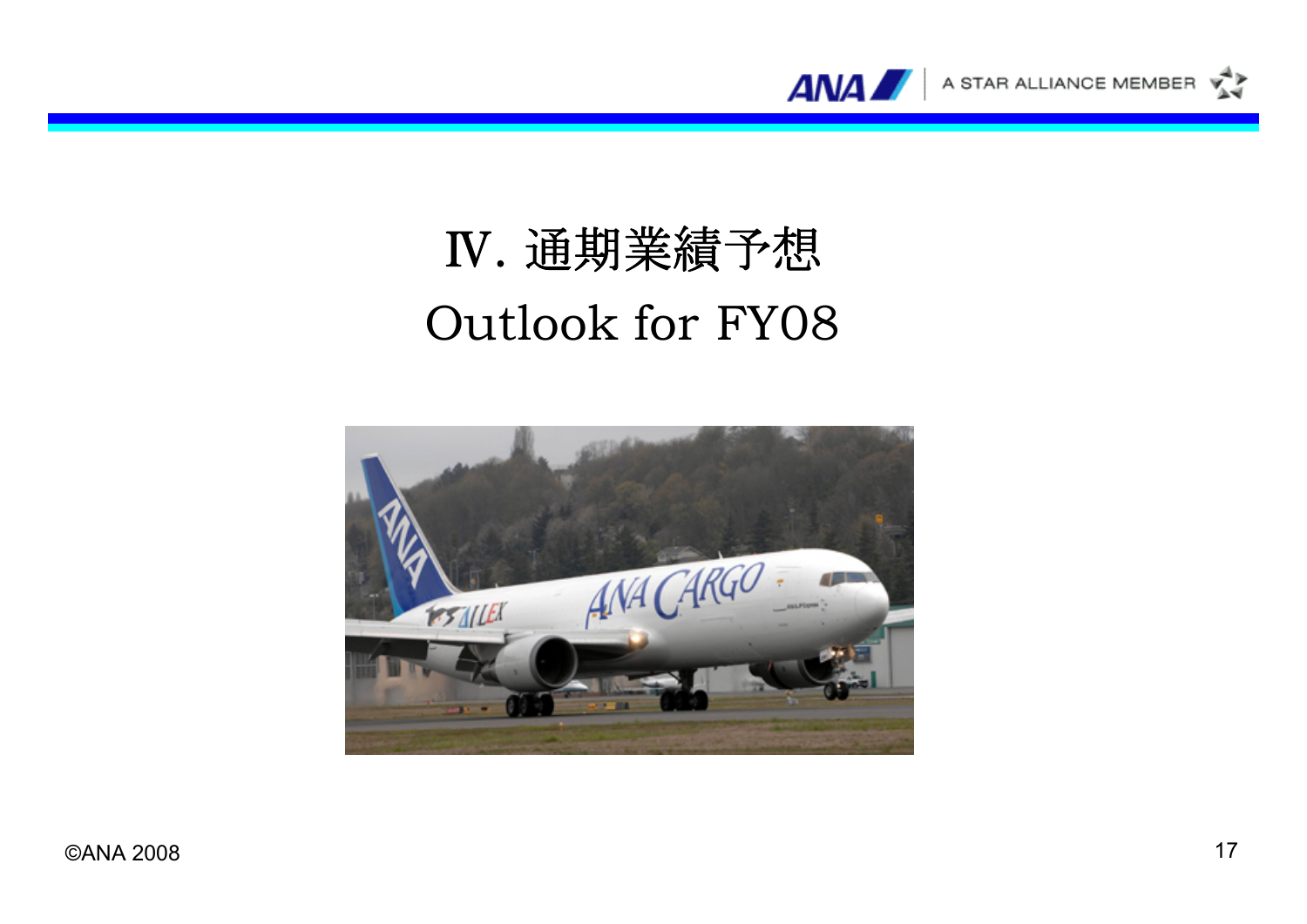



| (1)連結業績予想 (修正)                  | <b>Forecast for FY08</b> |                                  |                 |                                     |                              |  |  |  |
|---------------------------------|--------------------------|----------------------------------|-----------------|-------------------------------------|------------------------------|--|--|--|
|                                 | 2007年度<br><b>FY2007</b>  | 2008年度(修正)<br><b>FY2008(Rev)</b> | 増減<br>Change    | 前回修正(10/31付)<br>FY2008(as of 10.31) | 10/31付との差異<br>Change from 2Q |  |  |  |
| 営業収入 Operating Revenues         | 14,878                   | 14,000                           | $\triangle$ 878 | 14,600                              | $\triangle$ 600              |  |  |  |
| 営業費用 Operating Expenses         | 14,034                   | 13,920                           | $\Delta$ 114    | 14,050                              | $\Delta$ 130                 |  |  |  |
| 営業利益<br><b>Operating Income</b> | 843                      | 80                               | $\triangle$ 763 | 550                                 | $\triangle$ 470              |  |  |  |
| 営業利益率 Op. Margin (%)            | 5.7                      | 0.6                              | $\Delta$ 5.1    | 3.8                                 | $\triangle$ 3.2              |  |  |  |
| 経常利益<br><b>Recurring Income</b> | 565                      | $\triangle$ 100                  | $\triangle$ 665 | 290                                 | $\triangle$ 390              |  |  |  |
| 当期純利益<br>Net Income             | 641                      | $\Delta$ 90                      | $\Delta$ 731    | 170                                 | $\triangle$ 260              |  |  |  |
| 1株当たり配当額(円)<br>Dividends (¥)    | 5.00                     | 未定                               |                 | 3.00                                |                              |  |  |  |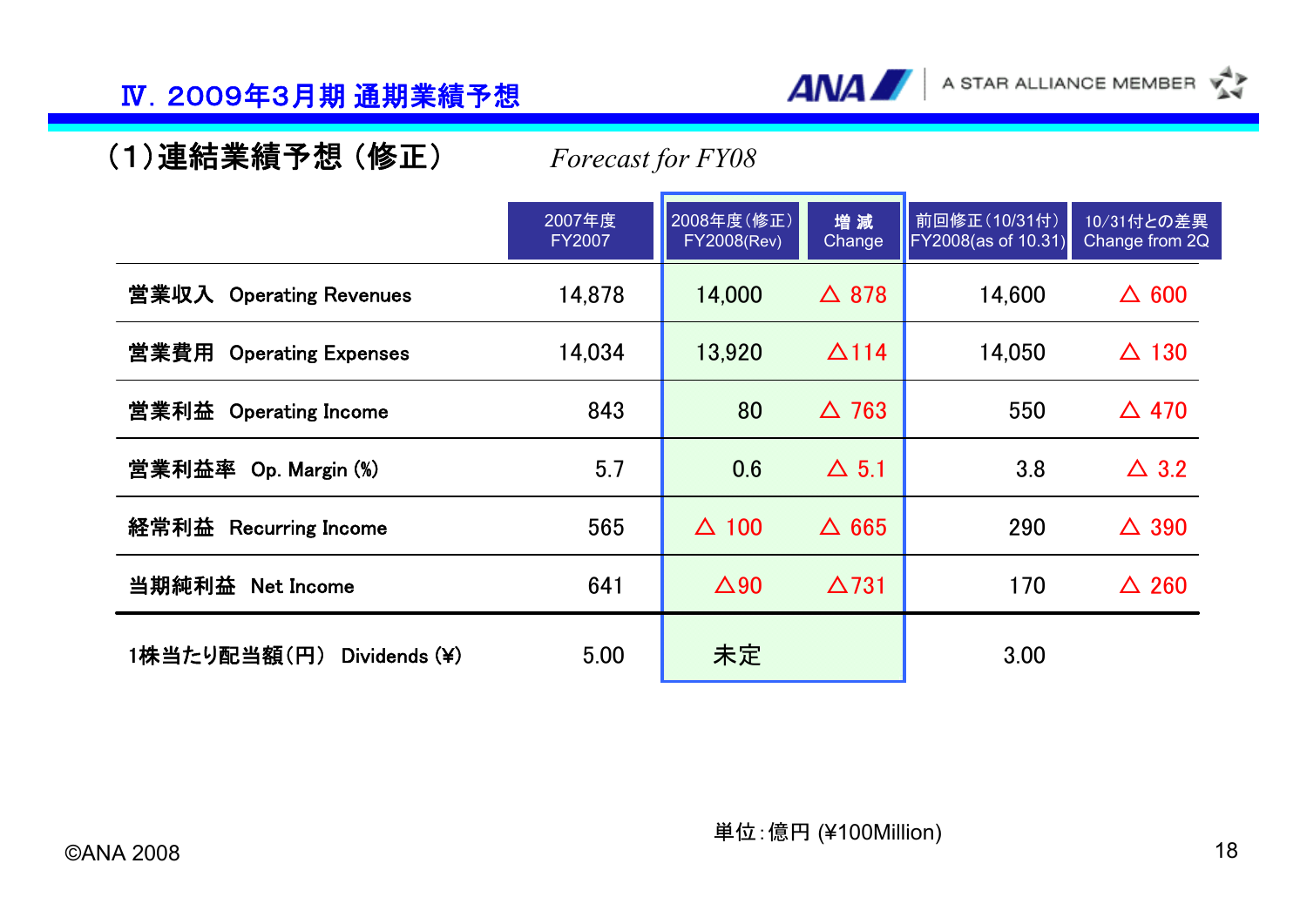

(2)セグメント別業績予想 (修正) *Forecast by Segment*

|                             | 2007年度<br><b>FY2007</b> |                    |                         |                    |                  | 2008年度(今回修正)<br>FY2008(as of 1.30) |                             | 前年差<br>vs 2007   | 2008年度(10/31修正)<br>FY2008(as of 10.31) |                           |  | 10/31修正との差異<br>vs 10.31 |
|-----------------------------|-------------------------|--------------------|-------------------------|--------------------|------------------|------------------------------------|-----------------------------|------------------|----------------------------------------|---------------------------|--|-------------------------|
|                             | 営業収入<br><b>Revenues</b> | 営業利益<br>Op. Income | 営業収入<br><b>Revenues</b> | 営業利益<br>Op. Income | 営業収入<br>Revenues | 営業利益<br>Op. Income                 | 営業収入<br>Revenues Op. Income | 営業利益             | 営業収入<br>Revenues Op. Income            | 営業利益                      |  |                         |
| 航空<br>Air<br>Transportation | 13,016                  | 779                | 12,370                  | 55                 | $\Delta 646$     | $\Delta$ 724                       | 13,020 520                  |                  |                                        | $\Delta$ 650 $\Delta$ 465 |  |                         |
| 旅行<br><b>Travel</b>         | 2,153                   | 10                 | 1,910                   | $\overline{0}$     | $\Delta$ 243     | $\triangle$ 10                     | 1,980                       | $\boldsymbol{0}$ | $\Delta$ 70                            | $\pm 0$                   |  |                         |
| その他<br><b>Others</b>        | 1,989                   | 51                 | 1,480                   | 25                 | $\Delta$ 509     | $\Delta$ 26                        | 1,530                       | 30               | $\Delta$ 50                            | $\Delta$ 5                |  |                         |
| 消去<br>Eliminations          | $\Delta$ 2,281          | $+1$               | $\Delta$ 1,760          | $\overline{0}$     | $+521$           | $\Delta$ 1                         | $\Delta$ 1,930              | $\overline{0}$   | $+170$                                 |                           |  |                         |
| 合計<br>Total                 | 14,878                  | 843                | 14,000                  | 80                 | $\Delta$ 878     | $\Delta$ 763                       | 14,600                      | 550              | $\Delta 600$                           | $\Delta$ 470              |  |                         |
|                             |                         |                    |                         |                    |                  |                                    |                             |                  |                                        |                           |  |                         |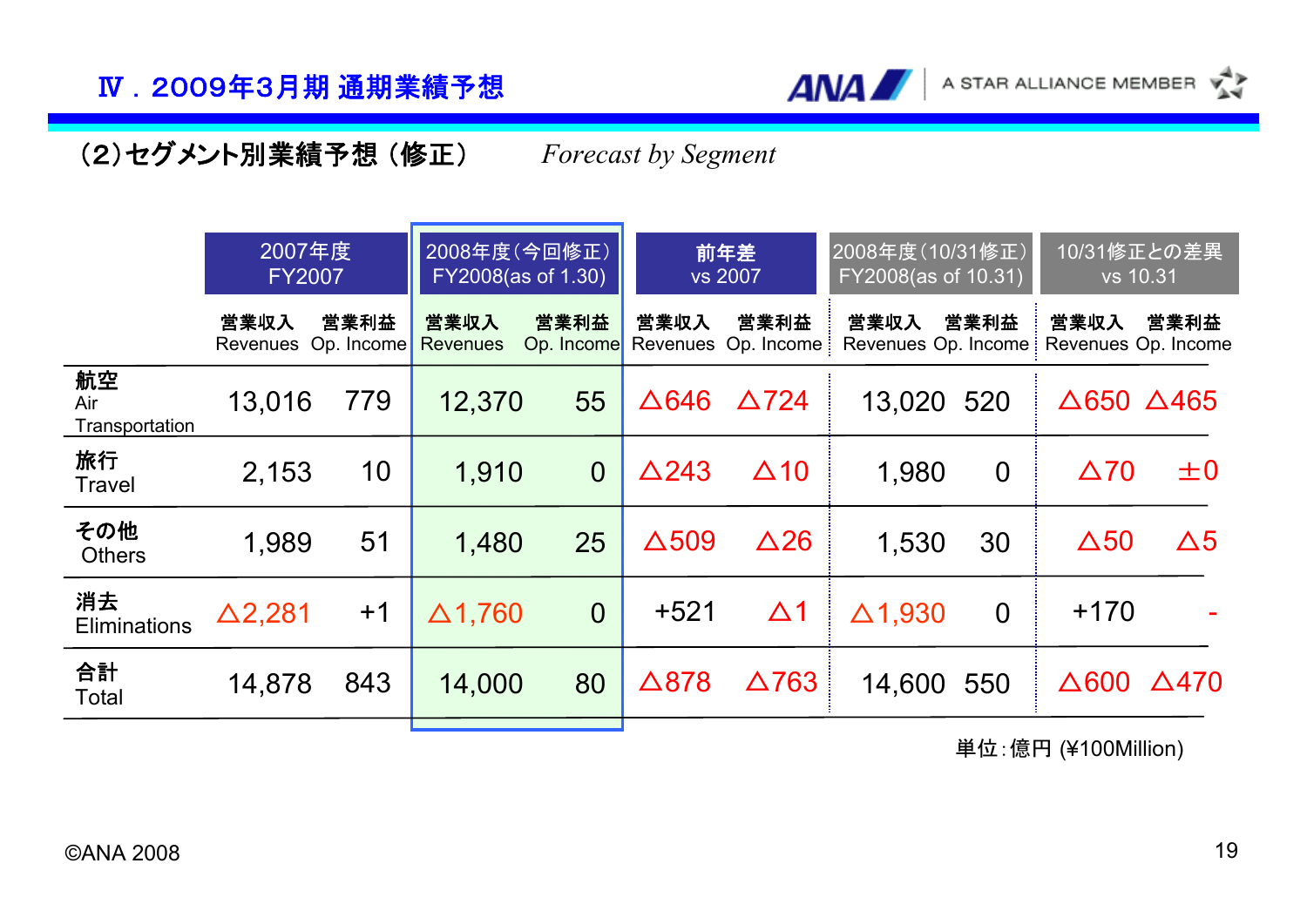

*from the Assumption Disclosed on 31 Oct* (3)航空運送事業 営業利益 変更点と対策

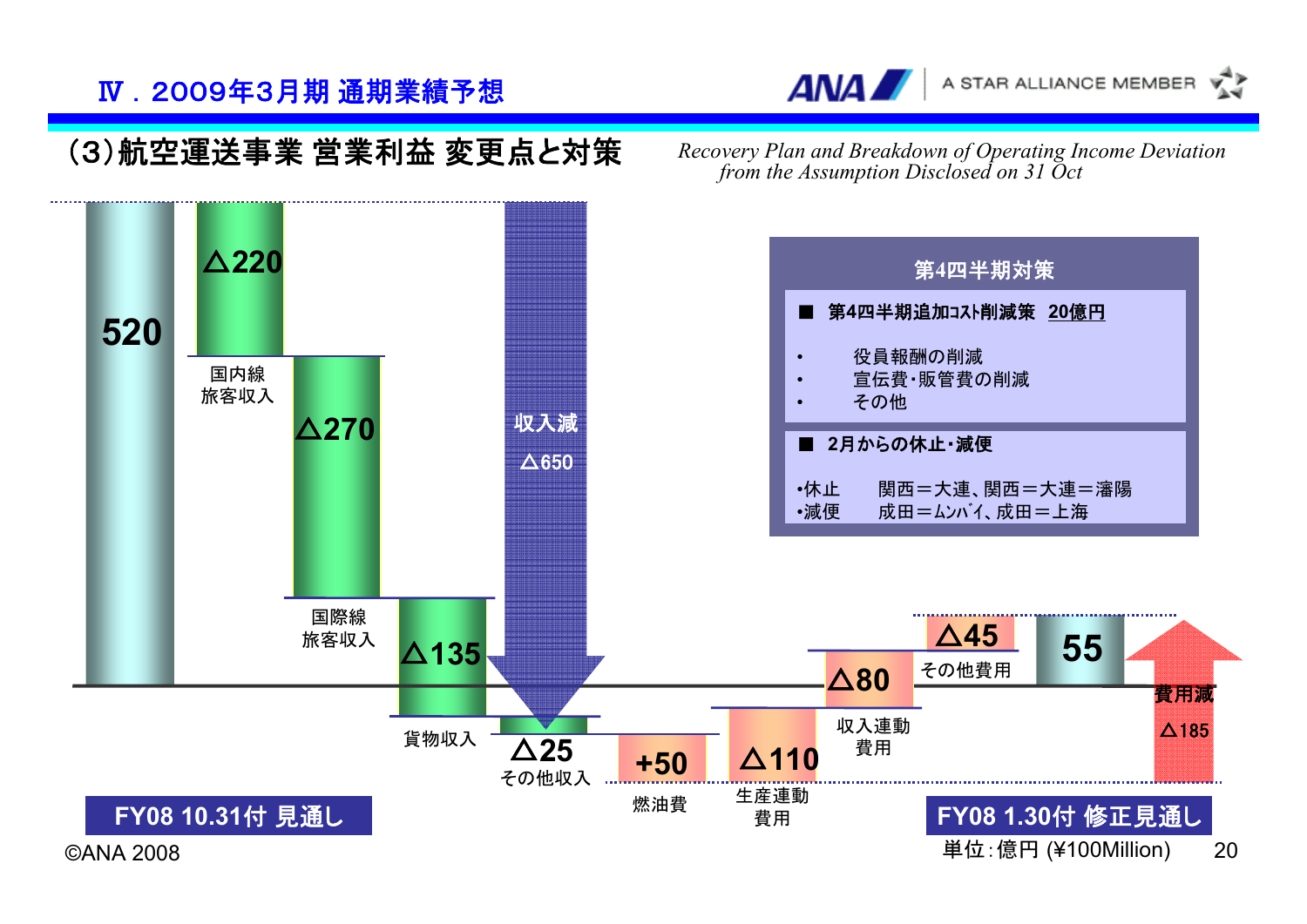

### 【参考】航空運送事業 営業利益見通し *Further Revised outlook for FY08*

|       | 前年同期<br><b>FY07</b> | 当初見通し<br>FY08(Original) | 修正見通し(10.31付)<br>FY08(as of 31 Oct) | 修正見通し(1.30付)<br>FY08(as of 30 Jan) | 前年差<br>Change   |
|-------|---------------------|-------------------------|-------------------------------------|------------------------------------|-----------------|
| 営業収入  | 13,016              | 13,390                  | 13,020                              | 12,370                             | $\triangle$ 646 |
| 国内線旅客 | 7,395               | 7,425                   | 7,235                               | 7,015                              | 380<br>$\Delta$ |
| 国際線旅客 | 3,115               | 3,315                   | 3,185                               | 2,915                              | $\triangle 200$ |
| 貨物郵便  | 1,143               | 1,250                   | 1,250                               | 1,105                              | $\triangle$ 38  |
| その他   | 1,362               | 1,400                   | 1,350                               | 1,335                              | $\triangle$ 27  |
| 営業費用  | 12,236              | 12,660                  | 12,500                              | 12,315                             | 78              |
| 燃油費   | 2.661               | 3,010                   | 2,990                               | 3,040                              | 378             |
| 燃油費以外 | 9,575               | 9,650                   | 9,510                               | 9,275                              | $\triangle$ 300 |
| 営業利益  | 779                 | 730                     | 520                                 | 55                                 | $\triangle$ 724 |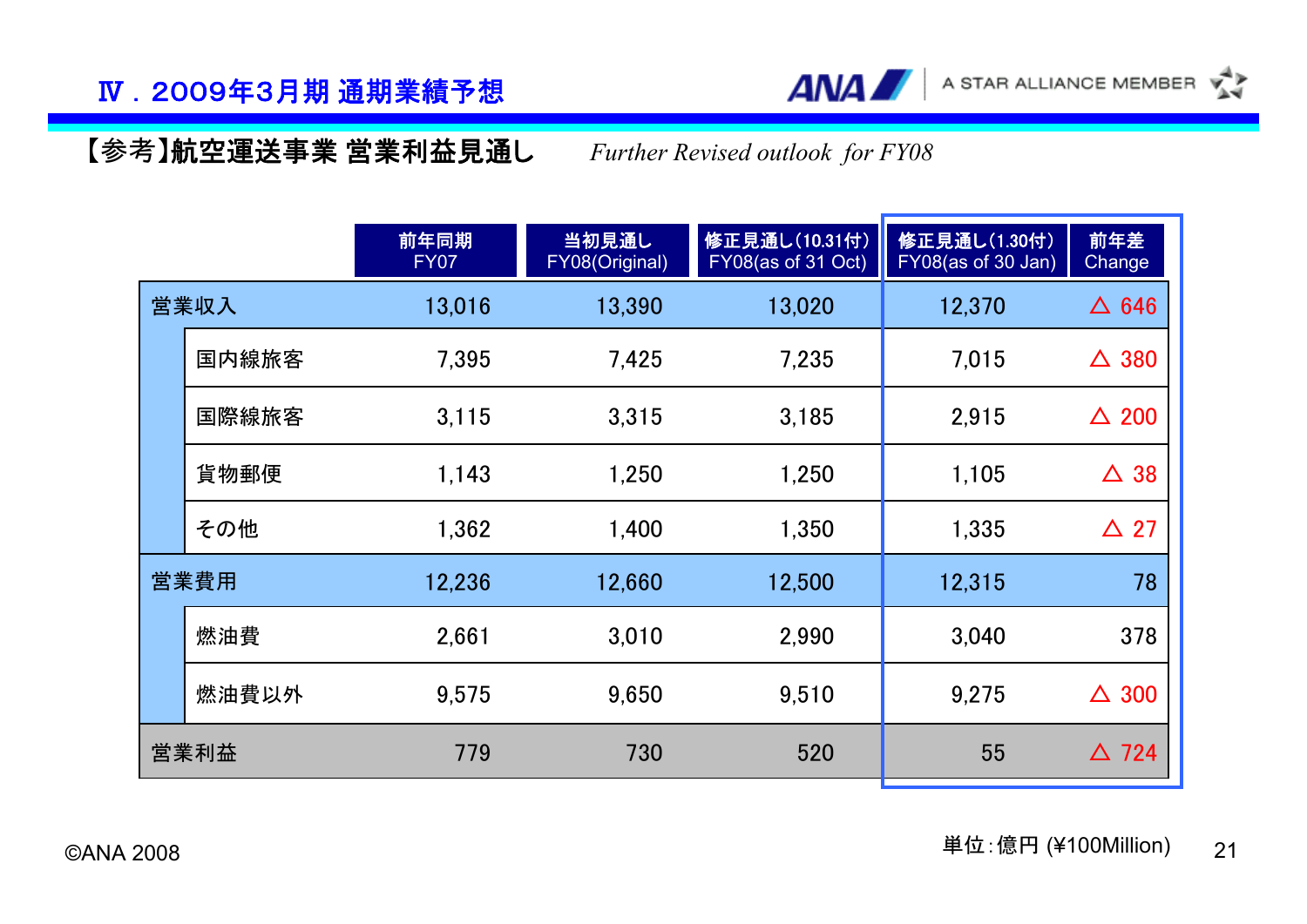

## Intentionally Blank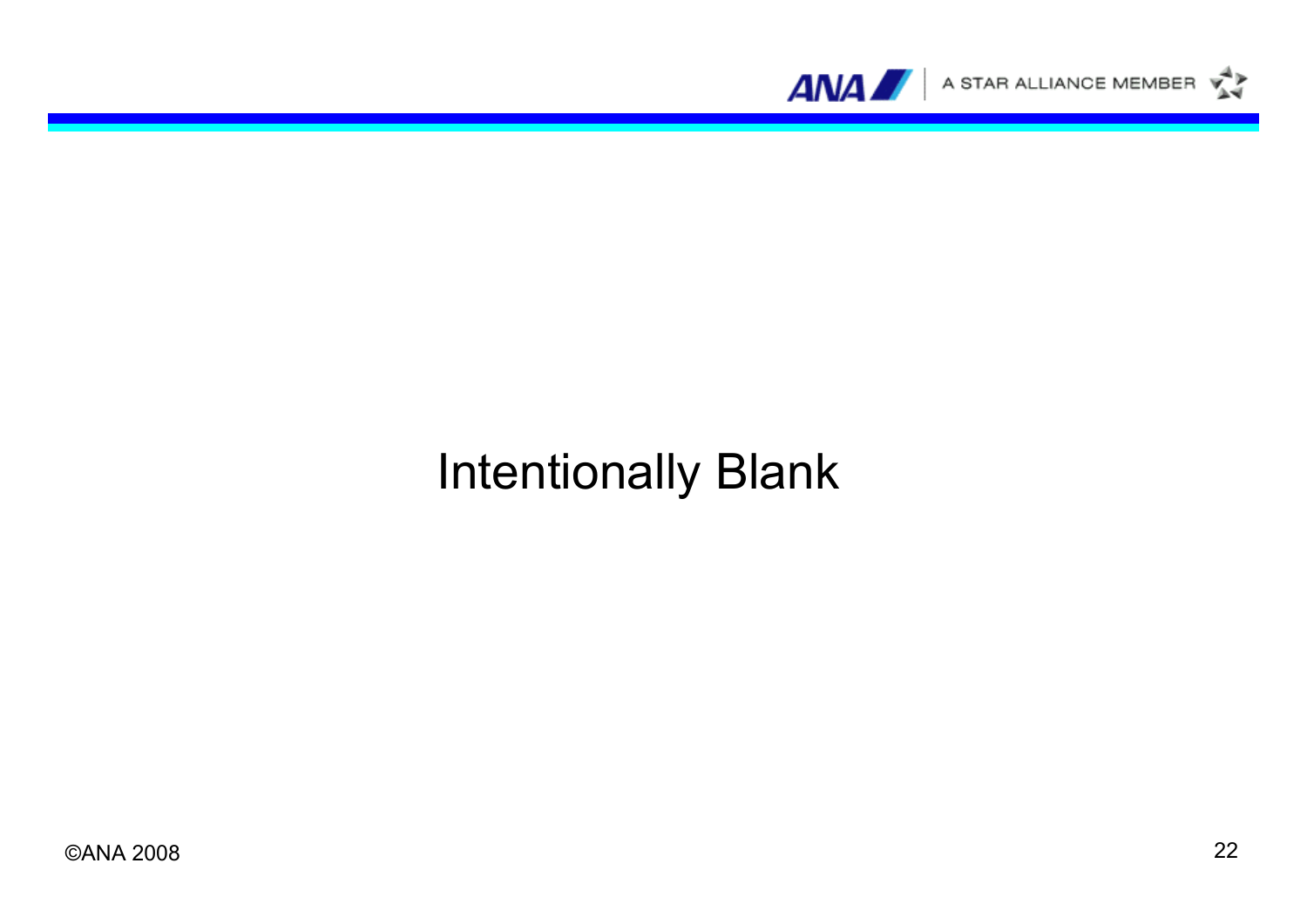

(5)業績予想修正後の前提値 \*\*旅客\*\* *Revised Assumptions for FY08 (Passenger)*

| 国内旅客<br><b>Domestic Passengers</b> |                  |                   | 国際旅客<br><b>International Passengers</b> |                   |                   |  |
|------------------------------------|------------------|-------------------|-----------------------------------------|-------------------|-------------------|--|
| 上期(実績)<br>1H(A)                    | 下期(予測)<br>2H(E)  | 年度(予測)<br>FY08(E) | 上期(実績)<br>1H(A)                         | 下期(予測)<br>2H(E)   | 年度(予測)<br>FY08(E) |  |
| 96.1                               | 92.2             | 94.2              | 100.8                                   | 97.9              | 99.4              |  |
| 96.9                               | 92.0             | 94.5              | 96.4                                    | 82.9              | 89.7              |  |
| 96.7                               | 91.6             | 94.2              | 96.3                                    | 84.7              | 90.5              |  |
| 64.2<br>$(+0.6)$                   | 63.7<br>$(-0.2)$ | 63.9<br>$(+0.2)$  | 72.9<br>$(-3.3)$                        | 62.9<br>$(-11.4)$ | 68.0<br>$(-7.3)$  |  |
| 101.7                              | 99.6             | 100.7             | 101.3                                   | 86.1              | 94.2              |  |
| 100.8                              | 99.8             | 100.4             | 106.0                                   | 101.8             | 104.3             |  |
| 101.0                              | 100.3            | 100.7             | 106.0                                   | 99.6              | 103.4             |  |
|                                    |                  |                   |                                         |                   |                   |  |

|                              | 上期前提値<br>1H | 2H  |      |
|------------------------------|-------------|-----|------|
| 為替レートExchange Rate (JPY/USD) | 106         | 106 | (95) |
| 原油 Crude Oil (USD/BBL)       | 95          | 75  | (46) |
| 製品 Kerosene (USD/BBL)        | 119         | 100 | (63) |

単位:前年比 (% year on year)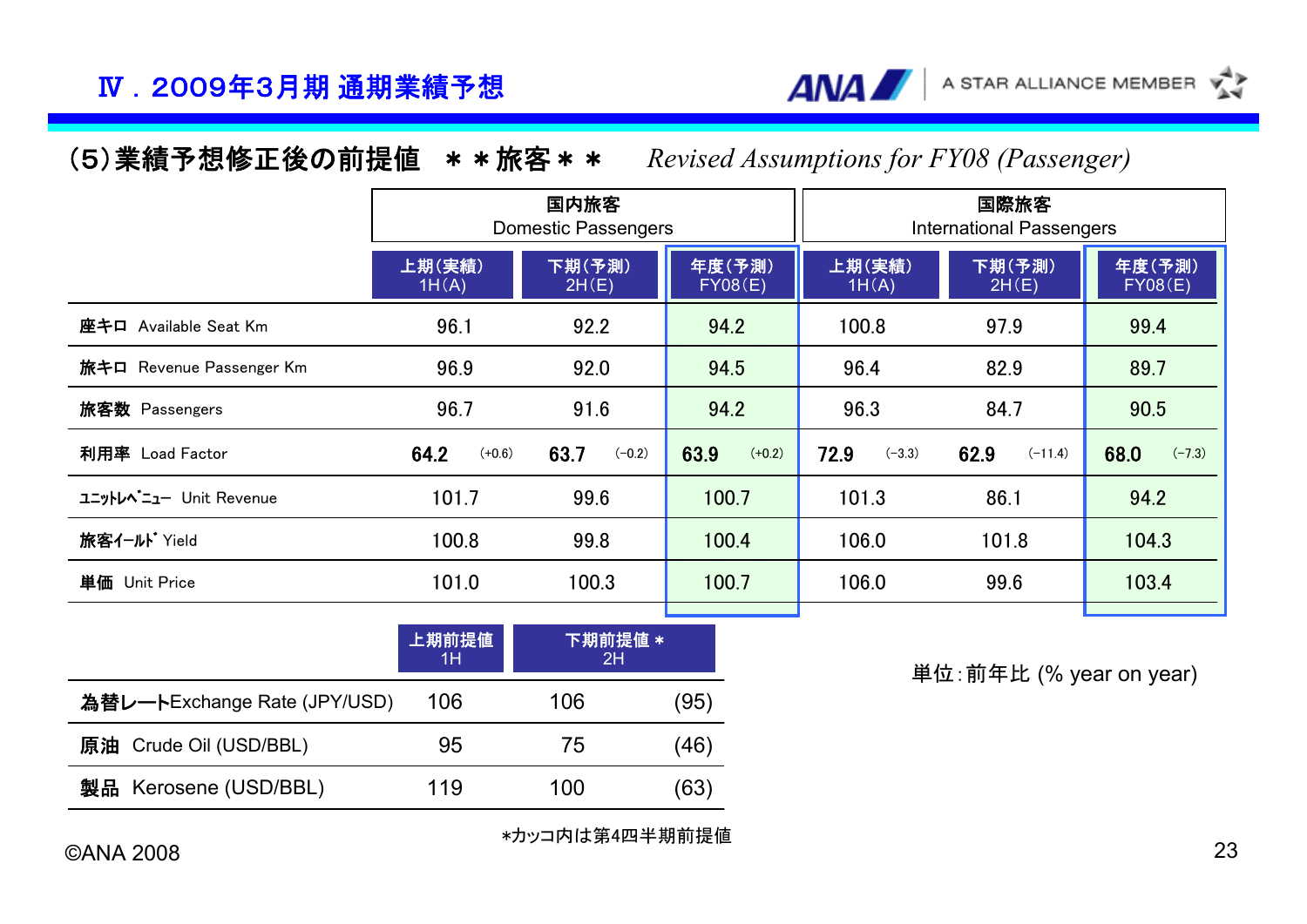

### 【参考】 **10**月**31**日付業績見通し \*\*旅客\*\*

*Revised Assumptions for FY08 as of 31 Oct. (Passenger)*

|                              | 国内旅客<br><b>Domestic Passengers</b> |                  |                   | 国際旅客<br><b>International Passengers</b> |                          |                   |  |
|------------------------------|------------------------------------|------------------|-------------------|-----------------------------------------|--------------------------|-------------------|--|
|                              | 上期(実績)<br>1H(A)                    | 下期(予測)<br>2H(E)  | 年度(予測)<br>FY08(E) | 上期(実績)<br>1H(A)                         | 下期(予測)<br>2H(E)          | 年度(予測)<br>FY08(E) |  |
| 座キロ Available Seat Km        | 96.1                               | 91.3             | 93.7              | 100.8                                   | 99.8                     | 100.3             |  |
| 旅キロ Revenue Passenger Km     | 96.9                               | 96.0             | 96.5              | 96.4                                    | 95.3                     | 95.9              |  |
| 旅客数 Passengers               | 96.7                               | 96.3             | 96.5              | 96.3                                    | 92.4                     | 94.4              |  |
| 利用率 Load Factor              | 64.2<br>$(+0.6)$                   | 67.1<br>$(+3.3)$ | 65.6<br>$(+1.9)$  | 72.9<br>$(-3.3)$                        | 70.9<br>$(-3.4)$         | 71.9<br>$(-3.3)$  |  |
| ユニットレヘニュー Unit Revenue       | 101.7                              | 107.3            | 104.4             | 101.3                                   | 102.5                    | 101.9             |  |
| 旅客イール Yield                  | 100.8                              | 102.1            | 101.4             | 106.0                                   | 107.3                    | 106.6             |  |
| 単価 Unit Price                | 101.0                              | 101.8            | 101.4             | 106.0                                   | 110.7                    | 108.3             |  |
|                              | 上期前提値<br>1H                        | 下期前提值<br>2H      |                   |                                         |                          |                   |  |
| 為替レートExchange Rate (JPY/USD) | 106                                | 106              |                   |                                         |                          |                   |  |
| 原油<br>Crude Oil (USD/BBL)    | 95                                 | 75               |                   |                                         | 単位: 前年比 (% year on year) |                   |  |
| 製品<br>Kerosene (USD/BBL)     | 119                                | 100              |                   |                                         |                          |                   |  |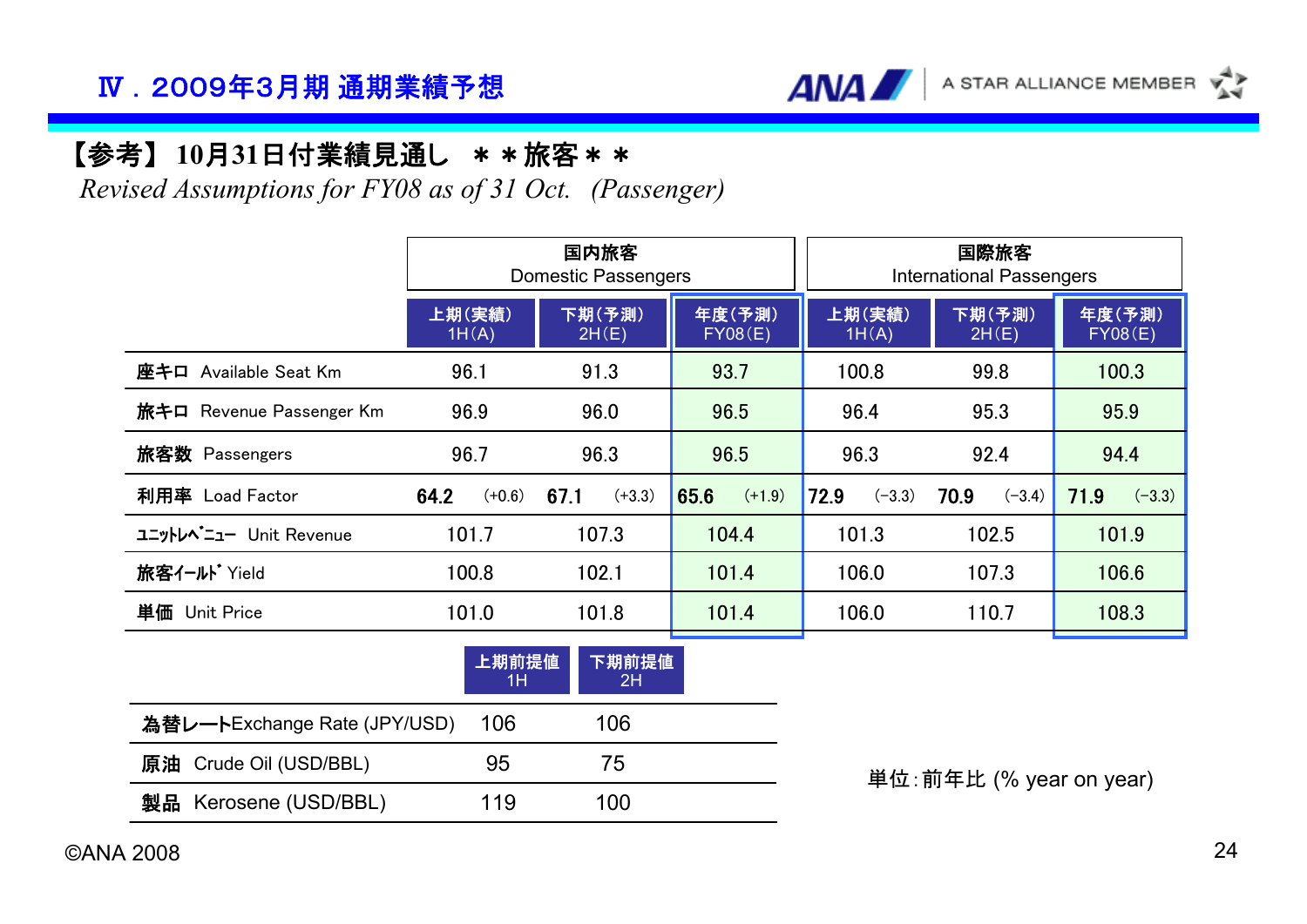

(6)業績予想修正後の前提値 \*\*貨物\*\*

*Assumptions for FY08* (*Cargo)*

|                                 |                                |                  | 国内貨物<br>Domestic Cargo |                             |                  | 国際貨物<br><b>International Cargo</b> |                      |
|---------------------------------|--------------------------------|------------------|------------------------|-----------------------------|------------------|------------------------------------|----------------------|
|                                 |                                | 上期 (実績)<br>1H(A) | 下期 (予測)<br>2H(E)       | 年度 (予測)<br><b>FY2008(E)</b> | 上期 (実績)<br>1H(A) | 下期 (予測)<br>2H(E)                   | 年度 (予測)<br>FY2008(E) |
| 貨物事業                            | 輸送重量トン<br>Revenue Ton          | 104.5            | 100.0                  | 102.2                       | 115.7            | 83.2                               | 98.5                 |
| Total                           | 単価(重量あたり)<br><b>Unit Price</b> | 105.0            | 105.6                  | 105.3                       | 104.6            | 94.0                               | 100.0                |
|                                 |                                | 上期 (実績)<br>1H(A) | 下期 (予測)<br>2H(E)       | 年度 (予測)<br>FY2008(E)        |                  |                                    |                      |
|                                 | 提供トンキロ<br>Available Ton Km     | 113.9            | 116.8                  | 115.4                       |                  |                                    |                      |
| (参考)<br>フレイター (内際)<br>Freighter | 輸送トンキロ<br>Revenue Ton Km       | 137.7            | 93.4                   | 112.8                       |                  | 単位: 前年比 (% year on year)           |                      |
| (Dom/Int'l)                     | 輸送重量トン<br>Cargo Tons           | 130.6            | 92.8                   | 109.3                       |                  |                                    |                      |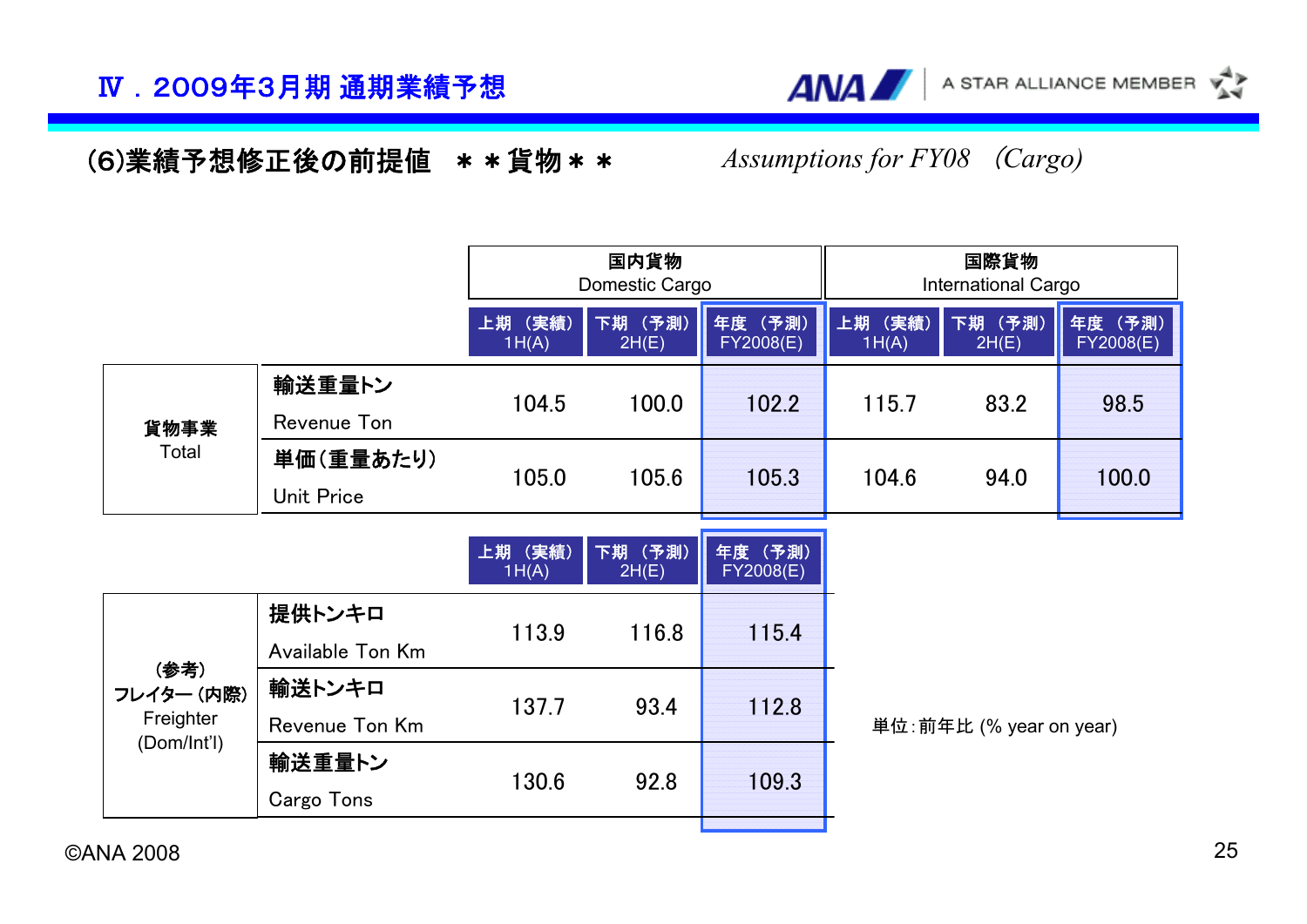

### 【参考】 **10**月**31**日付業績見通し \*\*貨物\*\*

*Revised Assumptions for FY08 as of 31 Oct. (Cargo)*

|             |                   | 国内貨物<br>Domestic Cargo |             |                 |             | 国際貨物<br>International Cargo |                 |
|-------------|-------------------|------------------------|-------------|-----------------|-------------|-----------------------------|-----------------|
|             |                   | 上期<br>1H(A)            | 下期<br>2H(E) | 年度<br>FY2008(E) | 上期<br>1H(A) | 下期<br>2H(E)                 | 年度<br>FY2008(E) |
|             | 輸送重量トン            | 104.5                  | 104.0       | 104.2           | 115.7       | 104.6                       | 109.8           |
| 貨物事業        | Revenue Ton       |                        |             |                 |             |                             |                 |
| Total       | 単価(重量あたり)         | 105.0                  | 105.9       | 105.5           | 104.6       | 105.6                       | 105.1           |
|             | <b>Unit Price</b> |                        |             |                 |             |                             |                 |
|             |                   | 上期<br>1H(A)            | 下期<br>2H(E) | 年度<br>FY2008(E) |             |                             |                 |
|             | 提供トンキロ            | 113.9                  | 115.7       | 114.8           |             |                             |                 |
| (参考)        | Available Ton Km  |                        |             |                 |             |                             |                 |
| フレイター (内際)  | 輸送トンキロ            | 137.7                  | 120.4       | 128.1           |             |                             |                 |
| Freighter   | Revenue Ton Km    |                        |             |                 |             |                             |                 |
| (Dom/Int'l) | 輸送重量トン            | 130.6                  | 112.9       | 121.0           |             |                             |                 |
|             | Cargo Tons        |                        |             |                 |             |                             |                 |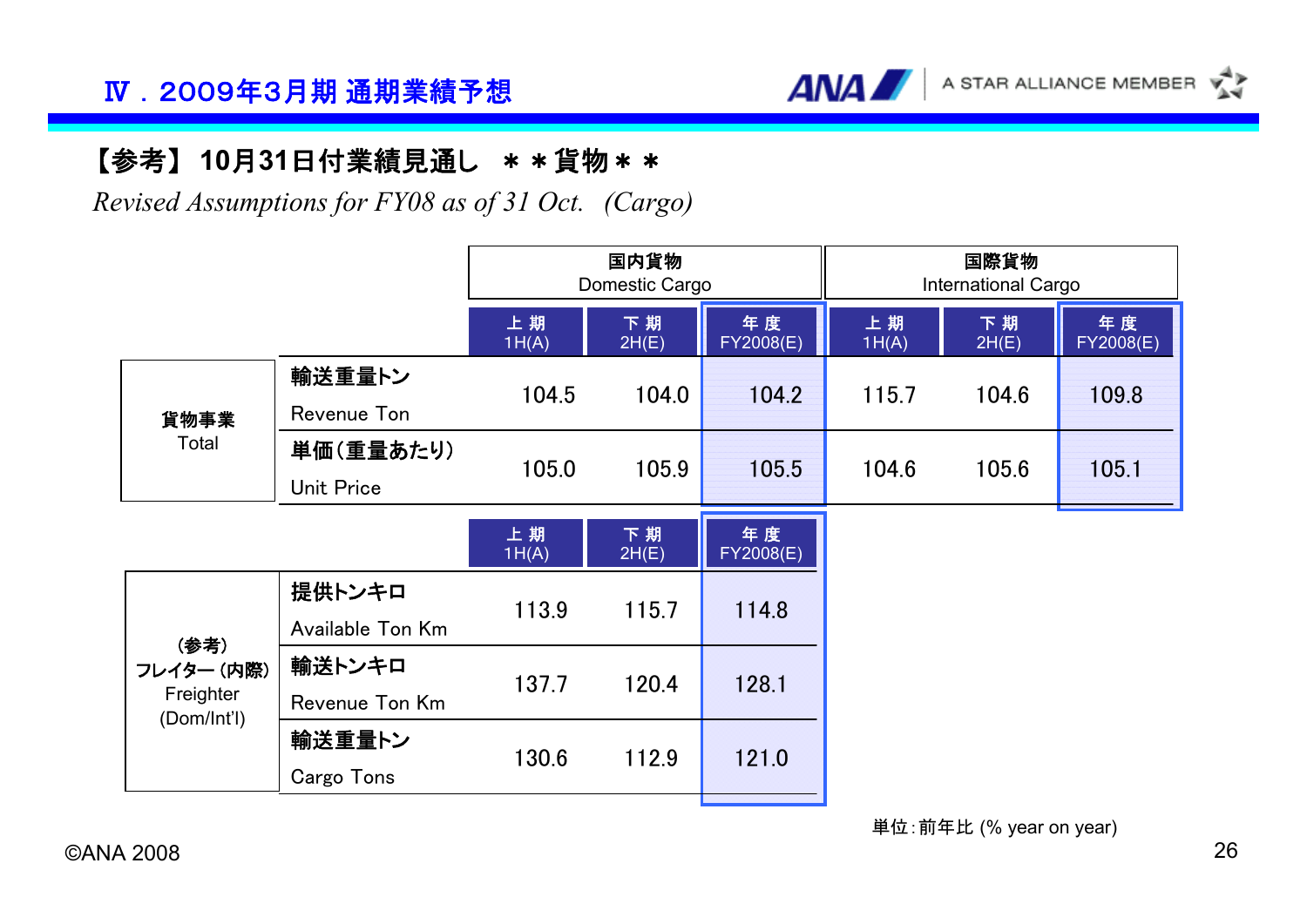

# Ⅴ. 補足資料 Supplementary Reference

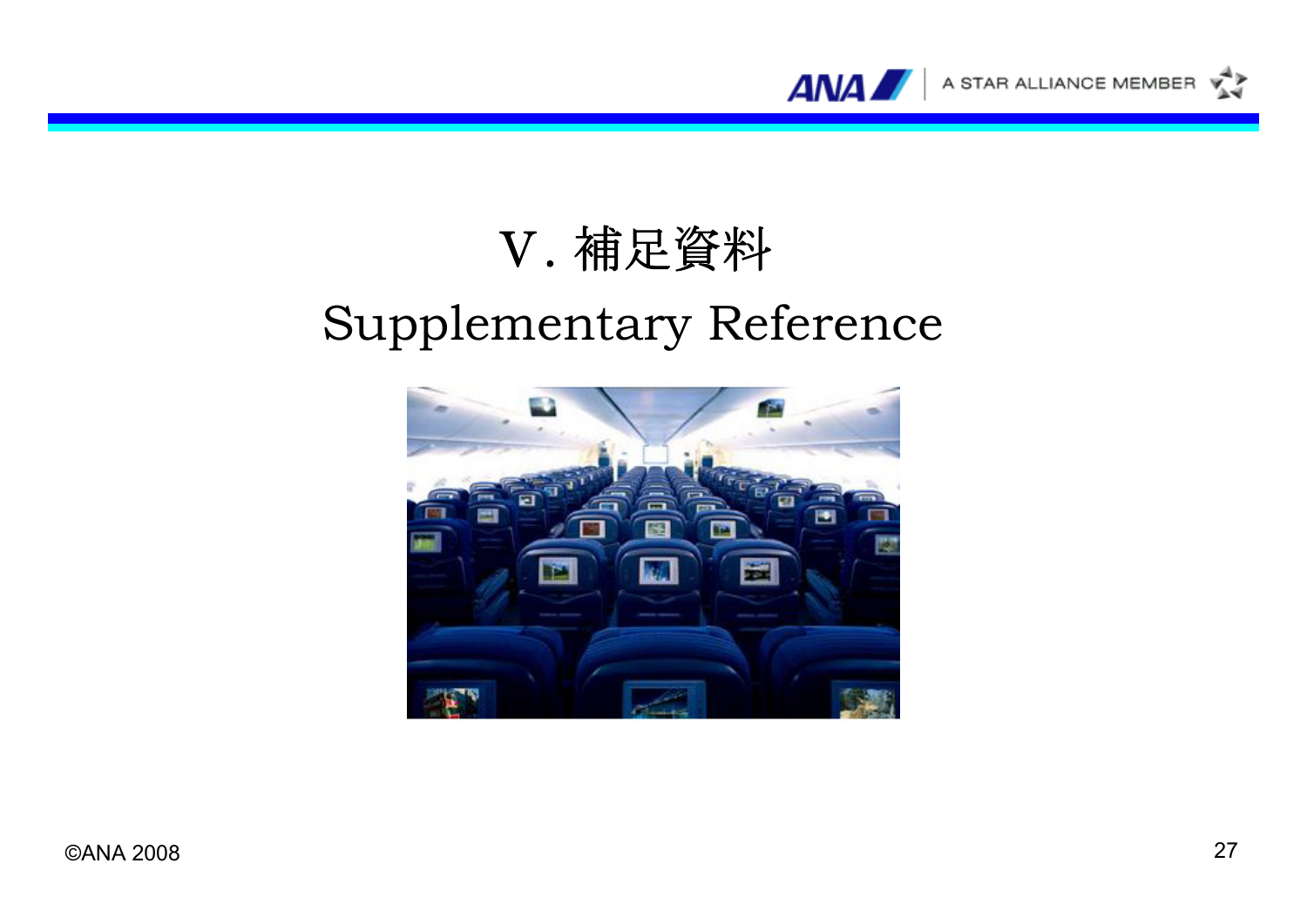### Ⅴ.補足資料



◇ 国際旅客方面別実績 **FY08** 第3四半期累計 *International Passenger Operation FY08 1-3Q*

|                  | 第3四半期累計<br>構成比<br>1-3Q Composition | 増減<br>Change    | 第3四半期<br>構成比<br>3Q Composition | 増減<br>Change    |
|------------------|------------------------------------|-----------------|--------------------------------|-----------------|
| 北米 North America | 29.9                               | 1.7             | 30.4                           | 2.7             |
| 欧州 Europe        | 23.6                               | 0.5             | 21.9                           | $\triangle$ 0.5 |
|                  | 25.2                               | $\Delta$ 1.8    | 26.5                           | $\Delta$ 1.1    |
|                  | 18.2                               | 0.3             | 18.2                           | $\Delta$ 1.2    |
| リゾート Resort      | 3.1                                | $\triangle$ 0.6 | 3.0                            | 0.0             |
| 北米 North America | 30.6                               | 0.2             | 31.3                           | 0.9             |
| 欧州 Europe        | 21.0                               | $\triangle$ 0.8 | 20.7                           | $\triangle$ 0.6 |
| 中国 China         | 23.6                               | 0.8             | 23.5                           | 0.2             |
|                  | 20.0                               | 0.9             | 19.6                           | $\triangle$ 0.5 |
| リゾート Resort      | 4.8                                | $\Delta$ 1.1    | 4.9                            | 0.1             |
| 北米 North America | 32.5                               | 0.3             | 32.3                           | 1.3             |
| 欧州 Europe        | 24.1                               | $\triangle$ 0.0 | 23.3                           | $\Delta$ 1.1    |
|                  | 18.8                               | 0.1             | 19.9                           | 1.1             |
|                  | 19.7                               | 1.0             | 19.6                           | $\triangle$ 0.9 |
| リゾート Resort      | 4.9                                | $\triangle$ 1.4 | 4.9                            | $\triangle$ 0.4 |
|                  |                                    |                 |                                |                 |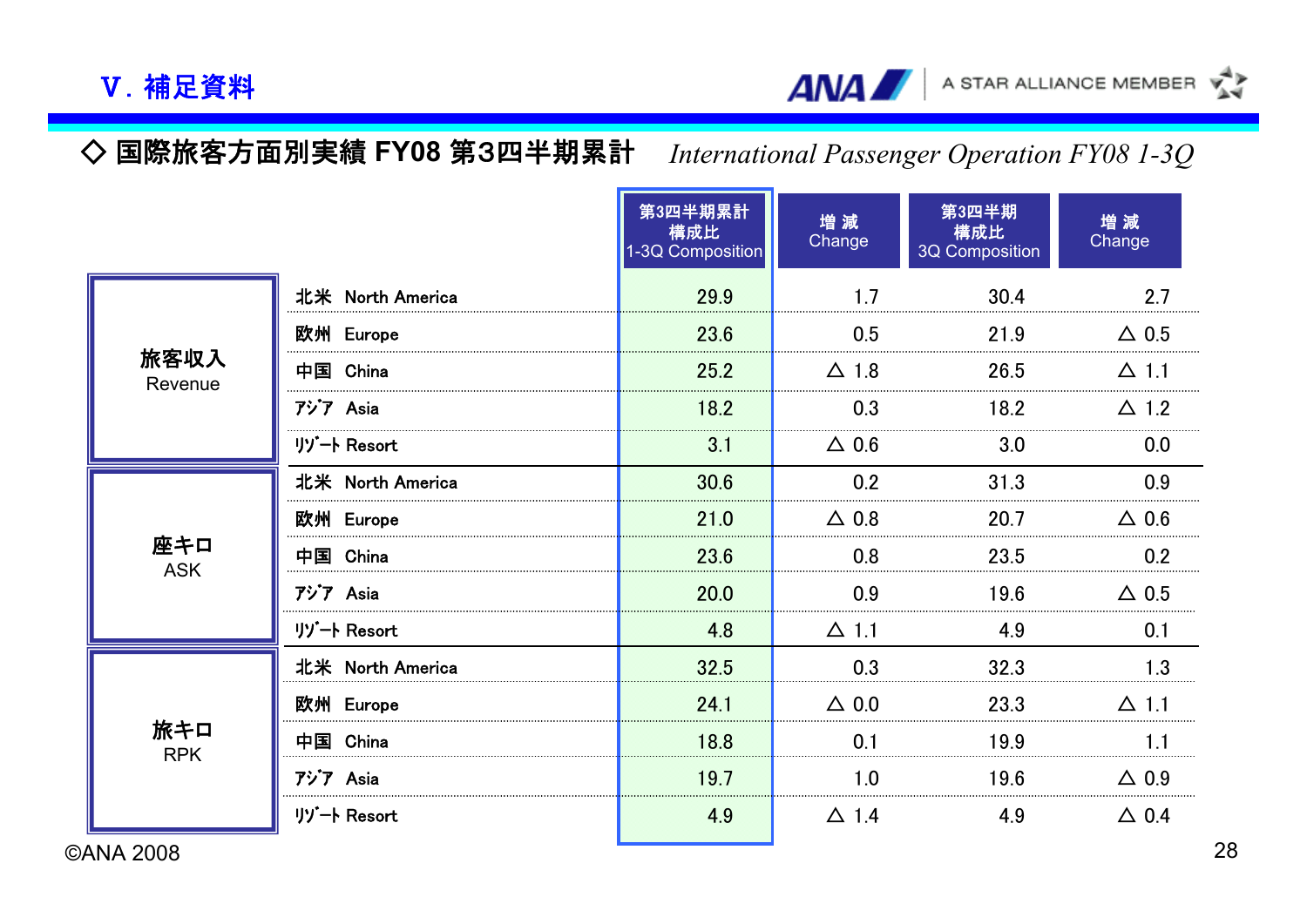### Ⅴ .補足資料



◇ 国際貨物方面別実績 **FY08** 第3四半期累計 *International Cargo Operation FY08 1-3Q*

|                         |                  | 第3四半期累計<br>構成比 %<br>1-3Q Composition | 増減<br>Change    | 第3四半期<br>構成比 %<br>3Q Composition | 増減<br>Change    |
|-------------------------|------------------|--------------------------------------|-----------------|----------------------------------|-----------------|
|                         | 北米 North America | 27.4                                 | 0.4             | 27.5                             | 0.3             |
|                         | 欧州 Europe        | 13.9                                 | $\triangle$ 0.2 | 14.4                             | (14)            |
| 貨物収入<br>Revenue         | 中国 China         | 38.1                                 | 0.9             | 38.8                             | 2.6             |
|                         | アジア Asia         | 18.1                                 | $\triangle$ 0.8 | 16.7                             | $\Delta$ 2.2    |
|                         | その他 Others       | 2.5                                  | $\triangle$ 0.3 | 2.6                              | $\triangle$ 0.3 |
|                         | 北米 North America | 21.2                                 | $\triangle$ 0.5 | 20.5                             | በ 4             |
|                         | 欧州 Europe        | 9.4                                  | 0.2             | 10.1                             | 0.5             |
| 貨物輸送重量トン<br>Revenue Ton | 中国 China         | 40.2                                 | 0.3             | 40.9                             | 1.3             |
|                         | アジア Asia         | 21.6                                 | $\Delta$ 1.1    | 20.7                             | $\triangle$ 2.3 |
|                         | その他 Others       | 7.6                                  | 1.1             | 7.8                              | 0.9             |

注記:「その他」はRFS(Road Feeder Service)等の実績を含んでおります。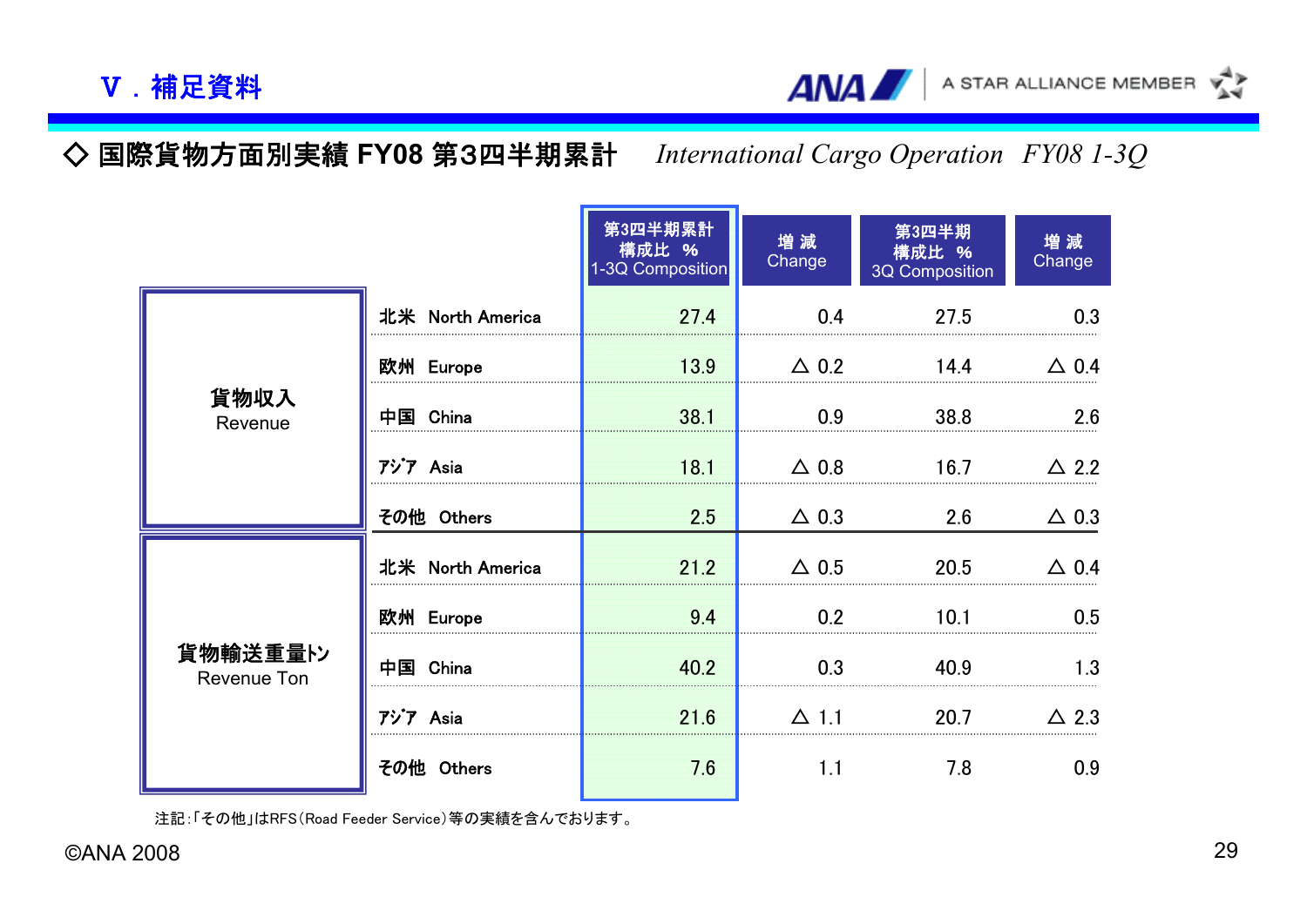### Ⅴ .補足資料



| ◇ 航空機<br>Aircraft            | (2008年12月末現在)              | 前年度末<br>Mar, 2008 | 当第3四半期末<br>Dec, 2008 | 増減<br>Change             | 保有機数<br>Owned  | リース機数<br>Leased |
|------------------------------|----------------------------|-------------------|----------------------|--------------------------|----------------|-----------------|
|                              | Boeing 747-400 (Int'l)     | 7                 | $5\phantom{.0}$      | $-2$                     | $\overline{2}$ | 3               |
|                              | Boeing 747-400 (Dom.)      | 12                | 10                   | $-2$                     | 10             | $\mathbf{0}$    |
| 大型機                          | <b>Boeing 777-300ER</b>    | 12                | 13                   | $+1$                     | 10             | 3               |
| Wide-Body                    | Boeing 777-300             | $\overline{7}$    | $7\overline{ }$      | $\qquad \qquad -$        | $6\phantom{a}$ |                 |
|                              | <b>Boeing 777-200ER</b>    | $\overline{7}$    | $7\overline{ }$      | $\qquad \qquad -$        | 4              | 3               |
|                              | Boeing 777-200             | 16                | 16                   | $\qquad \qquad -$        | 14             | $2\overline{ }$ |
|                              | <b>Boeing 767-300ER</b>    | 22                | 21                   | $-1$                     | 10             | 11              |
| 中型機                          | Boeing 767-300             | 34                | 34                   | $\overline{\phantom{0}}$ | 34             | 0               |
| Mid-Body                     | <b>Boeing 767-300F</b>     | $\overline{4}$    | $\overline{4}$       | $\overline{\phantom{0}}$ | $\mathbf 0$    | 4               |
|                              | Boeing 767-300BCF          | $\pmb{0}$         | $2^{\circ}$          | $+2$                     | $\overline{2}$ | $\mathbf 0$     |
|                              | Airbus A320-200(Int'l)     | $5\phantom{.0}$   | $5\phantom{.0}$      | $\qquad \qquad -$        | $\mathbf 0$    | $5\overline{)}$ |
|                              | Airbus A320-200            | 27                | 26                   | $-1$                     | 15             | 11              |
|                              | Boeing 737-800             | $\bf{0}$          | 3                    | $+3$                     | 3              | $\mathbf 0$     |
| 小型機<br>Narrow-Body           | <b>Boeing 737-700ER</b>    | $\overline{2}$    | $\overline{2}$       | $\qquad \qquad -$        | $\overline{2}$ | 0               |
|                              | Boeing 737-700             | 15                | 16                   | $+1$                     | 12             | 4               |
|                              | Boeing 737-500             | 25                | 22                   | $-3$                     | 13             | 9               |
|                              | Boeing 737-400             | $\mathbf{1}$      | $\mathbf{1}$         | $\qquad \qquad -$        | $\mathbf 0$    |                 |
|                              | Bombardier DHC8-400 (Q400) | 14                | 14                   | $\qquad \qquad -$        | $\mathbf 0$    | 14              |
| リージョナル機                      | Bombardier DHC8-300 (Q300) | 5                 | $5\overline{)}$      | $\qquad \qquad -$        | $\mathbf{1}$   | 4               |
| Regional                     | Fokker 50                  | 3                 | $\overline{2}$       | $-1$                     | $\mathbf 0$    | $\mathbf{2}$    |
| 合計 Total<br><b>©ANA 2008</b> |                            | 218               | 215                  | $-3$                     | 138            | 77              |